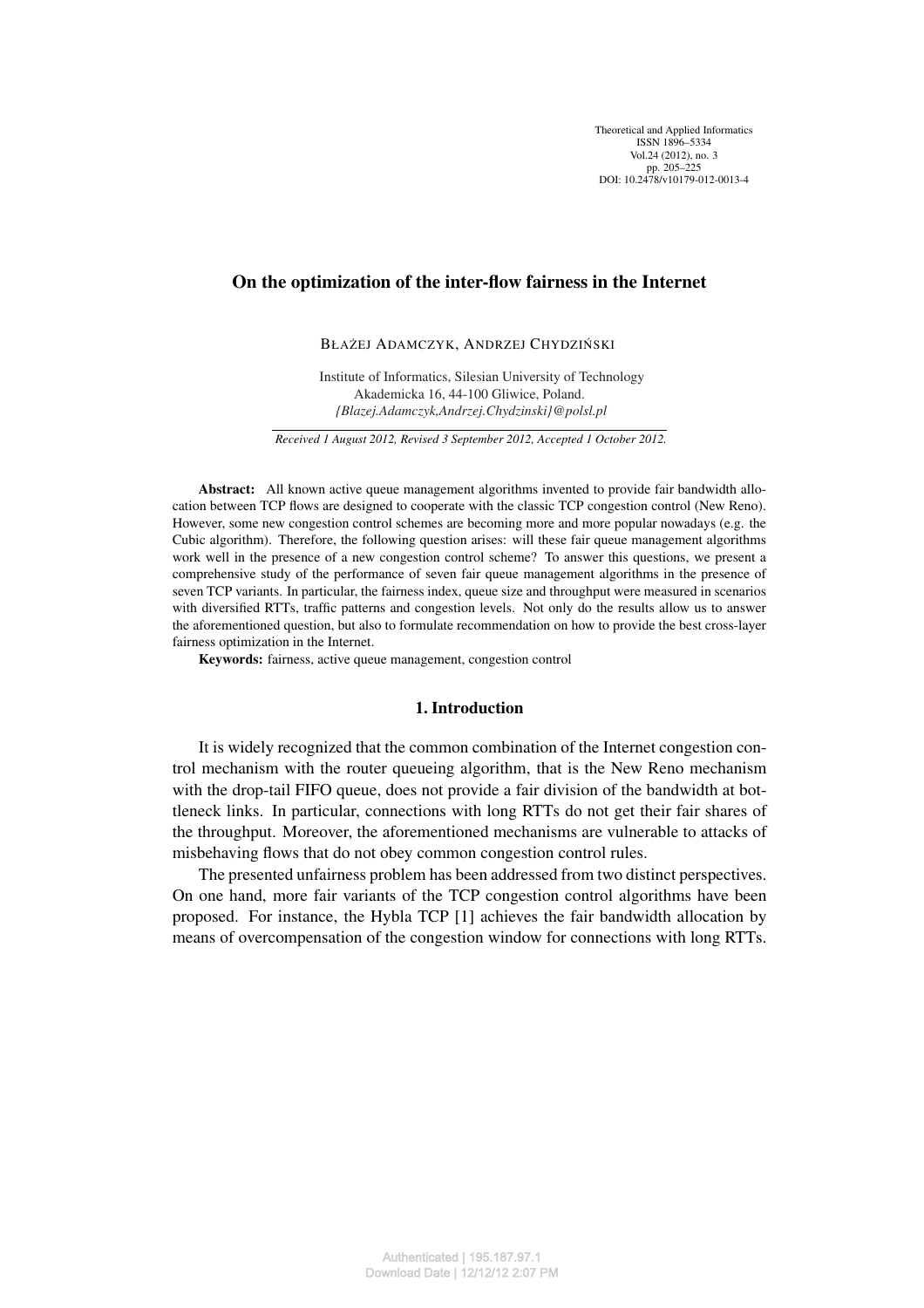The Cubic TCP [32] improves the inter-flow fairness by using the real time (rather than the RTT cycles) for the evolution of its congestion window.

On the other hand, there has been a lot of researches on how to provide the fairness at the network level. Several fairness-driven active queue management (AQM) algorithms were proposed (see [3] for an excellent survey of them). They use a wide range of techniques to decide which flow is using more bandwidth than its fair share is and drop more packets belonging to this detected flow. In some algorithms (e.g. CHOKe [4]) there is no explicit detection of flows consuming too much bandwidth – the balance between the bandwidth consumption is maintained automatically due to ingenious queue management algorithm.

Now, it must be stressed that most of the previous studies were focused on one type of solution only, i.e. either on the network layer (AQM) or at the transport layer (TCP congestion control). When a new AQM was proposed, it was tested with the classic congestion control (New Reno or, rarely, Sack). Similarly, after a new TCP variant was invented, it was evaluated with the classic queue management (drop-tail FIFO queue). In this paper we present a study of the interactions between the TCP congestion control mechanisms and the active queue management algorithms. To the best of our knowledge, this is the first study of this type. In particular, we demonstrate the influence of the newest Cubic TCP on the fairness provided by several AQMs, designed with New Reno congestion control in mind. Moreover, basing on the large number of simulation results we formulate recommendation on the best way to optimize inter-flow fairness using both, network and transport layer solutions.

To achieve these goals, we built a simulation setup with diversified propagation delays and traffic types. Then, we applied seven AQMs and seven TCP variants in this setup and checked the resulting performance in three different congestion levels (this made 147 distinct simulation scenarios in total). In each simulation scenario we observed the inter-flow fairness index (Jain's index), the per-flow throughput, the aggregated throughput and the bottleneck queue size. Among many TCP variants described in the literature, we chose seven that are actually implemented in modern operating systems and commonly used: New Reno, Sack, Fack, Vegas, Westwood, H-TCP and Cubic. As for the fair AQMs, we chose all the algorithms that have publicly available code, namely CHOKe, SFB, CARE, RED, FRED, SRED and DT.

As regards the related work, the closest to our paper is [5]. The authors propose a network rate management protocol (RMP) which, among other things<sup>1</sup>, computes the target rates for a new TCP sliding-window-based congestion control algorithm. Therefore, each TCP flow can adapt its window size to achieve the RMP suggested fair bandwidth share. The authors tested the new solution by means of simulation of a network comprising 74 core links and up to 768 flows, each using its own access link. They also

<sup>1</sup>The RMP protocol has also QoS-oriented functionalities and has been used in several QoS architectures – see [6,7,8] for more details.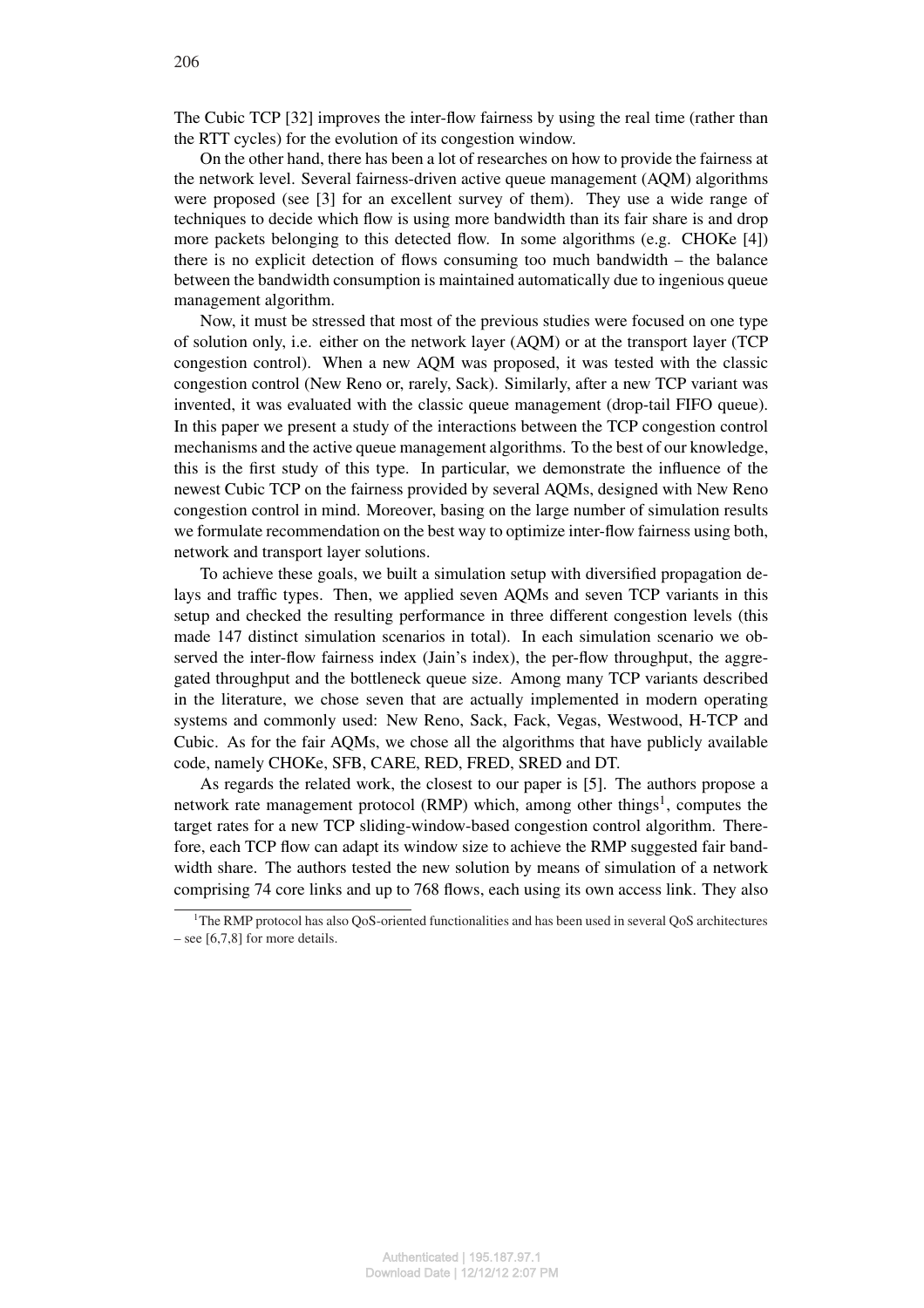carried out an actual implementation in the Linux kernel and performed experiments in a WAN testbed network with six routers and long haul links running UDP flows and TCP flows of different types. The obtained simulation and experimental results are very good.

The main difference in comparison with our paper is that [5] proposes a new comprehensive solution with new protocols at the network and transport layer, designed to cooperate with each other. We on the other hand use the well-known algorithms (many of them already widely used), and try to find a combination that solves the unfairness problem. Naturally, a clean-slate solution enables obtaining better results, but it is also harder in actual deployment.

Other two papers that are close to our study are [9] and [10]. In both of them interactions between AQM algorithms and different TCP variants are studied as well. However, only the general-purpose AQM algorithms are used there. In this paper we deal with different type of active queue management schemes – only the algorithms supporting the inter-flow fairness are considered. Moreover, we evaluate the cooperation between the AQM and TCP from this perspective (i.e. with fairness in mind).

All the conclusions drawn in this paper are based on simulation results. We did not attempt mathematical analysis of the interactions between the aforementioned TCP variants and AQM algorithms due to the following reason. The AQM and TCP mechanisms studied herein have typically a complex structure which is hard to mimic using solvable mathematical models. Even the widely disputed RED algorithm has no good and solved models. Some attempts to analyze RED, e.g. [11,12,13], are based on significant simplifications<sup>2</sup> and therefore their applicability is limited. Furthermore, some AQMs studied herein are much more complex than RED. For instance, CHOKe has a built-in RED as a part of its functionality. Now, the situation considered herein is even worse than in a pure AQM study. To obtain analytical results we would have to combine the AQM models with TCP models (also far from perfect), and solve the resulting combined models. This seems to be far beyond the reach.

The remaining part of the paper is structured as follows. In Section 2, the fairnessdriven AQMs are presented. Section 3 describes the TCP congestion control algorithms used in the paper. In Section 4, the details of the scenarios used in simulation experiments are given. Then, in Section 5, the simulation results are presented and discussed. Finally, in Section 6 the conclusions are gathered.

## 2. The queue management algorithms

The active queue management schemes can be classified in several ways. As the network performance can be described by various characteristics (e.g. throughput, queue

 ${}^{2}$ For instance, non of the aforementioned RED models take into account the moving average of the queue size, which is crucial for the proper operation of a real RED router.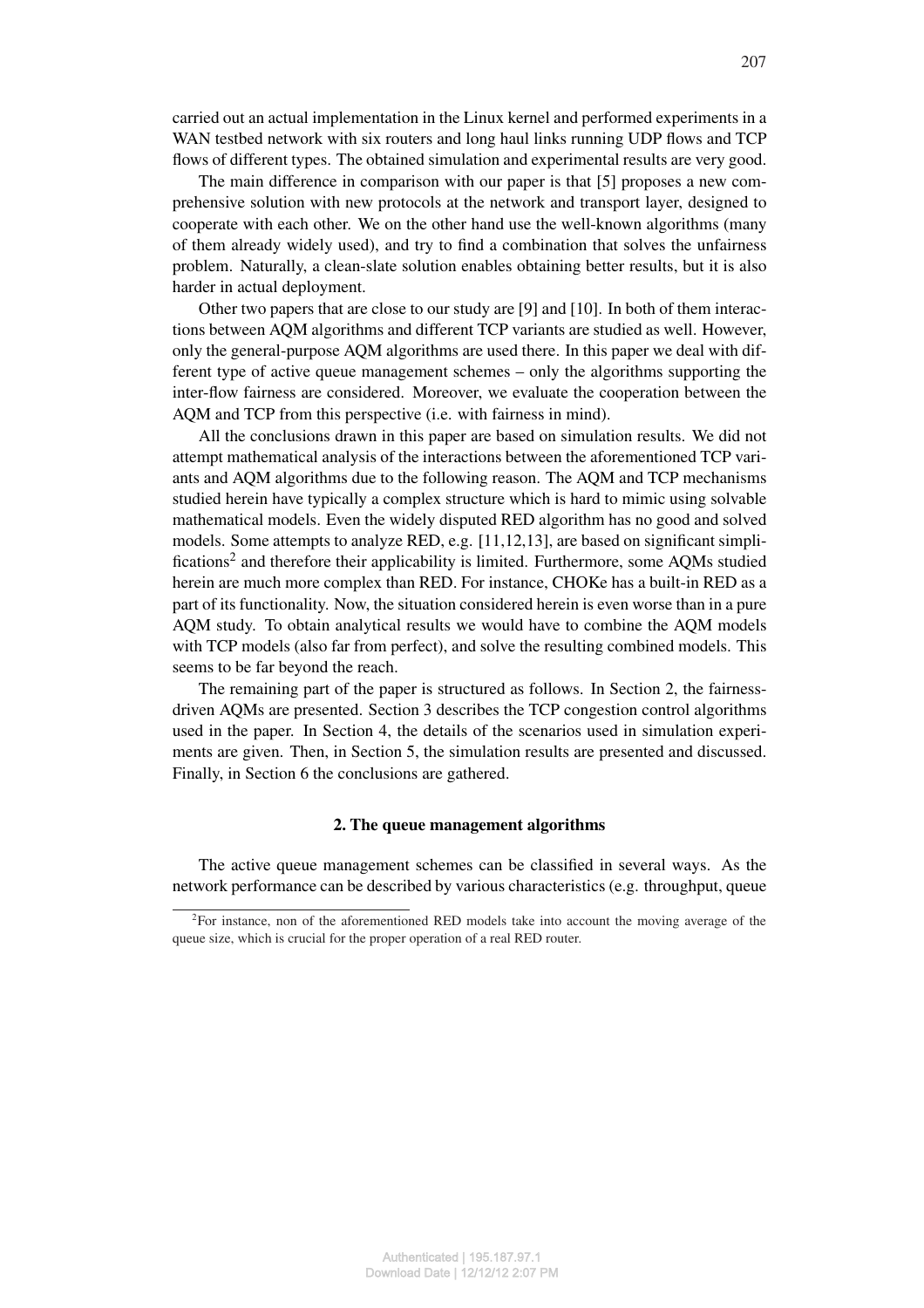size, fairness), different AQM algorithms are focused on optimizing one or more of these characteristics. In this paper we deal with fair AQM schemes, that is with schemes that focus on providing the best possible inter-flow fairness.

The fair AQMs can be further divided into three categories. Some schemes, like Fair RED (FRED) [14], Longest Queue Drop (LQD) [15], or Balanced RED (BRED) [16], consume lots of memory, as they require to store all per-flow information. Therefore their scalability is limited. Stabilized RED (SRED) [17], Capture-Recapture (CARE) [18], and Blacklisting unresponsive flows (BLACK) [19], are examples of AQM mechanisms estimating the number of active flows instead of storing full per-connection information. Naturally, this approach is more efficient and decreases the memory consumption by far. Algorithms belonging to the last group are less resource consuming – they don't even require to estimate the number of active flows. Examples of such schemes are Random Early Detection (RED) [20], Stochastic Fair Blue (SFB) [21], and CHOKe [4].

### 2.1. Drop tail queue

Drop Tail (DT) is the only algorithm used herein, which is not in fact an active queue management scheme. It appears in this paper because it is still the most popular algorithm implemented by router vendors. The operation of DT algorithm is very simple: if the queue is full, incoming packets are dropped, otherwise packets are accepted. All packets are treated with the same priority and there is no distinction between packets coming from distinct flows.

### 2.2. Random Early Detection

This is the widely known AQM that is able not only to reduce the queue sizes and desynchronize TCP flows but also it deals surprisingly well with the fairness issue. The idea behind Random Early Detection (RED) [20] is to calculate the average queue length each time a packet arrives and decide randomly whether to drop the packet. The larger the average queue length is, the bigger the probability of dropping the incoming packet. RED introduces two additional parameters: maximum and minimum threshold. If the average queue length is less than minimum threshold the packet will be enqueued with probability 1. Similarly, if the average queue length is bigger than maximum threshold, the packet will be dropped with probability 1.

As far as fairness is concerned, such approach is much better than simple tail drop procedure because it does not discriminate short lasting connections. It drops packets randomly almost all the time which results in bigger probability of dropping packets from the more active connections.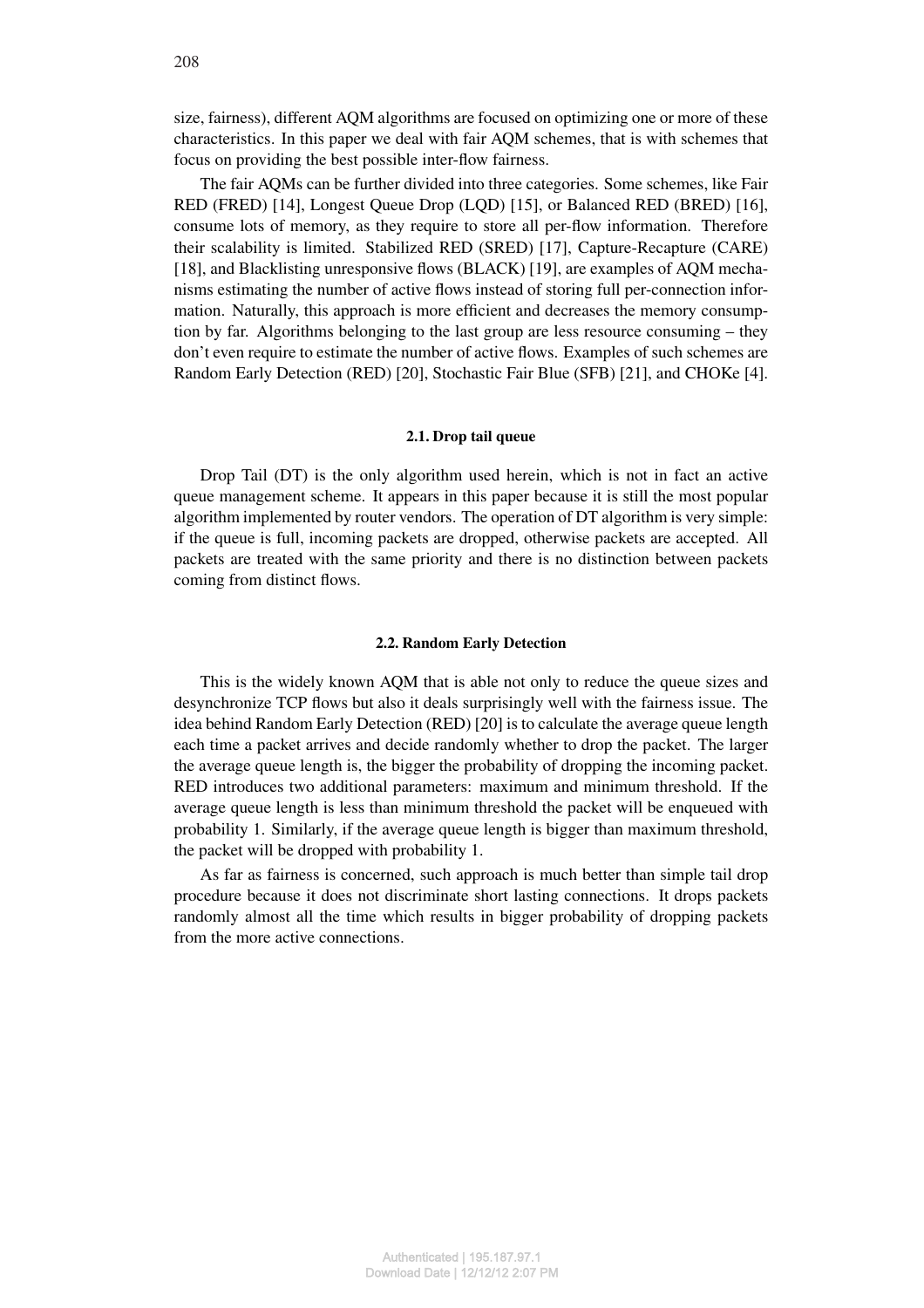### 2.3. Fair RED

FRED [14] is a modification of RED algorithm created to further improve the fairness among different flows. For each flow it stores the queue length (*qlen*) as well as the number of times the flow does not respond to congestion  $(\text{strike})$ . Such information is sufficient enough to decide whether to drop a new incoming packet belonging to a given flow. Two additional parameters are available:  $min_q$  and  $max_q$ . By using  $min_q$ it is possible to specify the minimum buffer space equally, what helps low-speed flows.  $max<sub>q</sub>$  on the other hand is responsible for limiting very fast flows. Finally, to manage unresponsiveness, flows with high strike value cannot exceed the average per-flow queue length.

FRED is the only algorithm examined in this article that requires information on the queue size assigned to every flow.

#### 2.4. Stabilized RED

Another modification of RED algorithm is the Stabilized RED [17]. In contrast to FRED, it does not require full per-flow state information, so its memory usage is lower. The idea is to estimate the number of active flows by maintaining a data structure called *zombielist*. Such structure contains information about  $M$  recently arrived packets with their *Count* as well as *timestamps*. When the *zombielist* is full, new packets are compared with a randomly chosen entry from the *zombielist*. If they belong to the same flow, the *Count* variable is increased. Otherwise, the randomly chosen entry is replaced with certain probability  $p$  ("hit") and obviously the *zombielist* is left unchanged with probability of  $1 - p$  ("no hit"). This information allows to estimate the number of active flows as well as identify mis-behaving flows without maintaining all per-flow information. Using this information the probability of dropping incoming packet  $p_{zap}$  is calculated as follows:

$$
p_{zap} = p_{sred}(q) \times min\left(1, \frac{1}{(256 \times P(t))^2}\right) \times \left(1 + \frac{Hit(t)}{P(t)}\right),
$$

where:

$$
p_{sred}(q) = \begin{cases} p_{max} & \text{if } \frac{1}{3}B \le q < B, \\ \frac{1}{4} \times p_{max} & \text{if } \frac{1}{6}B \le q < \frac{1}{3}B, \\ 0 & \text{if } 0 \le q < \frac{1}{6}B, \end{cases}
$$
\n
$$
Hit(t) = \begin{cases} 0 & \text{if no hit,} \\ 1 & \text{if hit,} \\ 1 & \text{if hit,} \end{cases}
$$
\n
$$
P(t) - \text{the hit frequency at the time of } t \text{-th packet,}
$$
\n
$$
q - \text{the current SRED queue length,}
$$

 $B$  – the buffer size.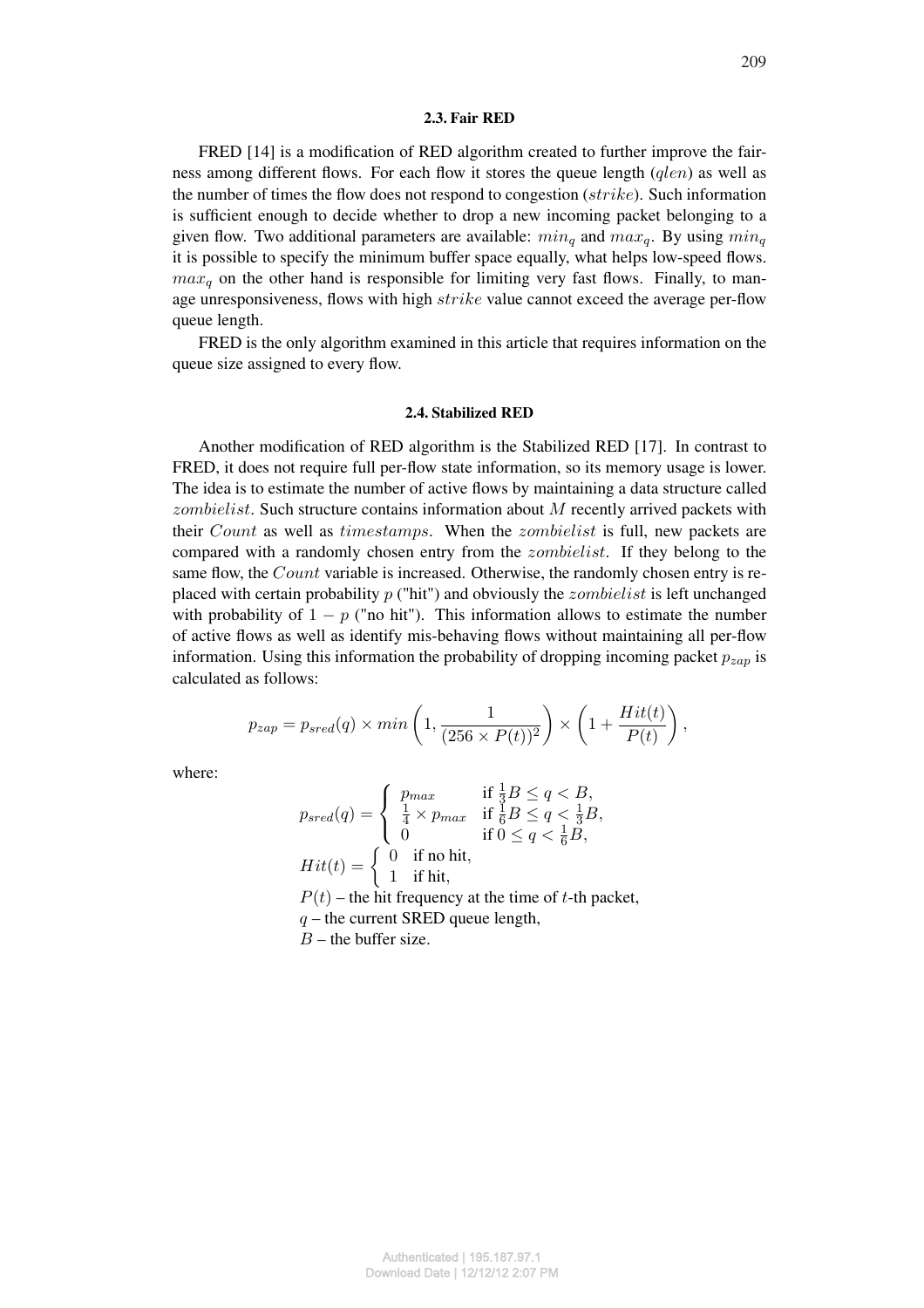SRED seems to be really good modification of RED scheme. The drawback of this approach is that it is assumed that all flows have the same intensity. However, the authors of SRED showed several points where the algorithm could possibly be improved.

#### 2.5. Capture-Recapture

CARE algorithm [18] is another example of AQM which estimates the number of active flows. It uses  $M_h$  CR Model (see [22]) in conjunction with Jackknife estimator to compute the fair share and the actual sending rates. After these values are calculated, CARE can drop packets from flows which occupy more than the fair share value.

Because CARE algorithm performs a lot of calculations, it is not a good choice for fast network nodes. Moreover, to achieve best results CARE has to capture large amount of data. Having in mind that there are no methods employed for freeing up memory, the space complexity may also become a serious problem. The advantage of CARE is that it uses an original (taken directly from the biological science) idea for the estimation process. It is also possible that some optimizations may reduce its time and space complexity.

#### 2.6. CHOKe

CHOKe algorithm [4] is also an extension of Random Early Detection scheme. It is basing on a simple but ingenious idea. Algorithm 1 presents the way of operation of CHOKe AQM. The most important part (not present in RED algorithm) is implemented in lines 5 to 8.

It can be easily noticed that unresponsive flows will usually have more packets in a standard FIFO queue than the others. Thus the probability of choosing a packet belonging to a misbehaving flow is greater. This is why the newly arrived packet is being compared with a random packet from the queue. If they both belong to the same flow they are dropped to penalize the unresponsive flow.

The drawback of the basic version of the algorithm is that its quality deteriorates with growing number of flows. To handle multiple flows, the authors propose choosing several drop candidates for one arriving packets, depending on how large the average queue size is. This makes the algorithm more powerful with not to much computation overhead.

### 2.7. Stochastic Fair Blue

SFB [21] main goal is to distinguish and penalize unresponsive flows. It uses a set of hash tables for identifying each flow. When a packet arrives, its flow identifier is hashed by all hash functions incrementing the appropriate element in all hash tables. The higher the element of some table is, the higher its dropping probability  $p_m$  gets. The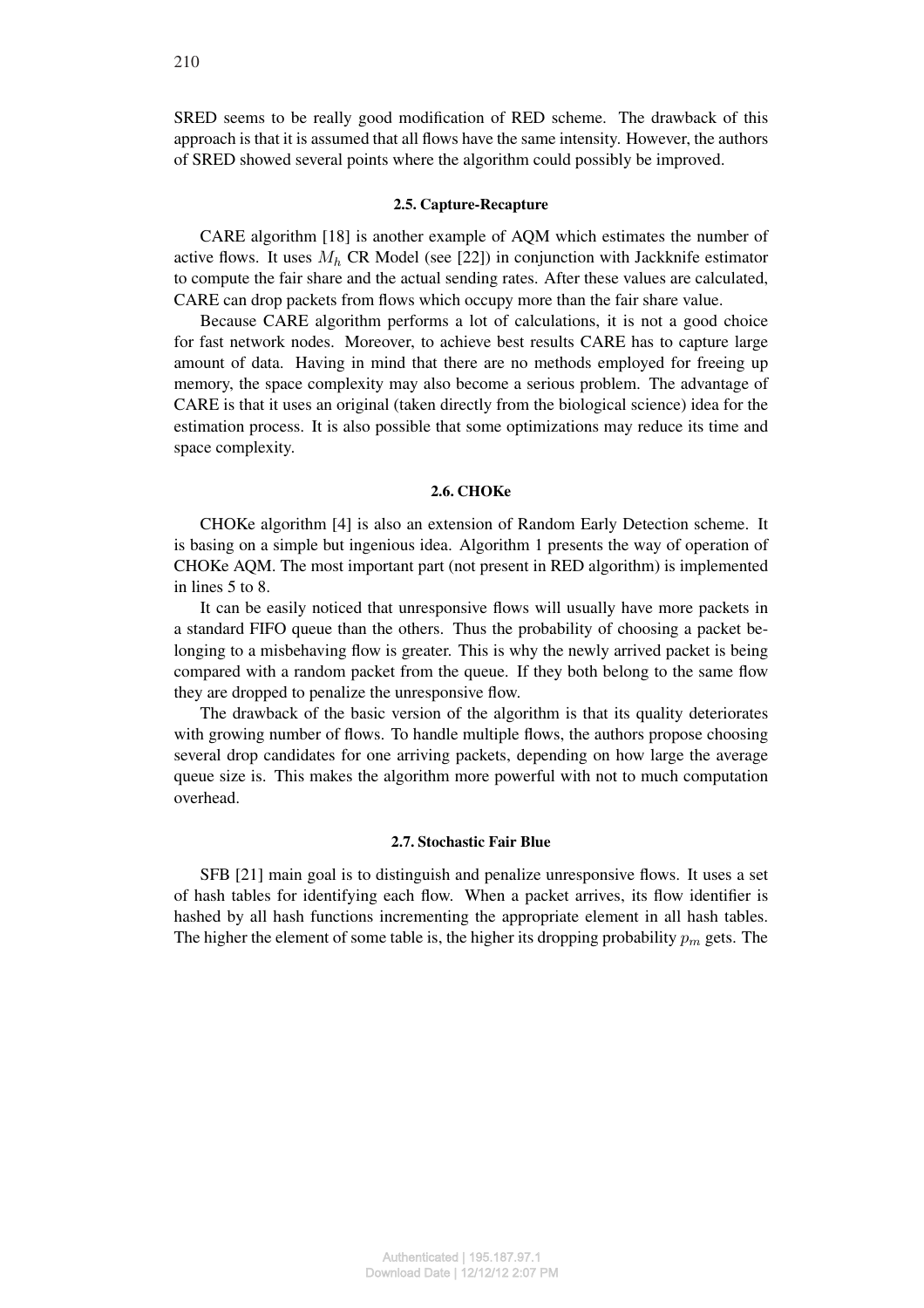# Algorithm 1 CHOKe

|     | 1: Arriving packet $q$                       |
|-----|----------------------------------------------|
|     | 2: if $avgq \leq min_{th}$ then              |
| 3:  | Enqueue packet $q$                           |
|     | $4:$ else                                    |
| 5:  | Draw a random packet $q_{random}$ from queue |
| 6:  | if $Flow(q) = Flow(q_{random})$ then         |
| 7:  | Drop both packets                            |
| 8:  | else                                         |
| 9:  | if $avgq \leq max_{th}$ then                 |
| 10: | Enqueue packet q with probability $p$        |
| 11: | else                                         |
| 12: | Drop packet $q$                              |
| 13: | end if                                       |
| 14: | end if                                       |
|     | $15:$ end if                                 |

final value of dropping probability for an incoming packet is the minimum value of  $p_m$ corresponding to that packet from all tables.

SFB can deal quite well with the fair bandwidth division, but again, its performance depends strongly on the number of flows, number of hash tables and hash function generation scheme. Generally, it will work properly for a small number of flows. With an increasing number of flows the probability of mis-identifying a responsive flow increases as well. However, with good selection of parameters, SFB may come with very satisfactory results.

# 3. TCP congestion control algorithms

The base TCP standard described in RFC793 does not provide any congestion control mechanism. To avoid the congestion collapse, [23], it was necessary to introduce modifications so that the transmission rate would be adjusted to the network condition. Beginning with the TCP Tahoe algorithm [24] which was the first solution employing well-known modes like *Slow Start, Congestion Avoidance* and *Fast Retransmit*, the TCP congestion control mechanism has evolved throughout the years and many different solutions have been proposed. In this article, we focus on seven TCP variants, namely: New Reno, Sack, Fack, Vegas, Westwood, H-TCP and Cubic. This set consists of algorithms that are actually implemented in modern operating systems and commonly used.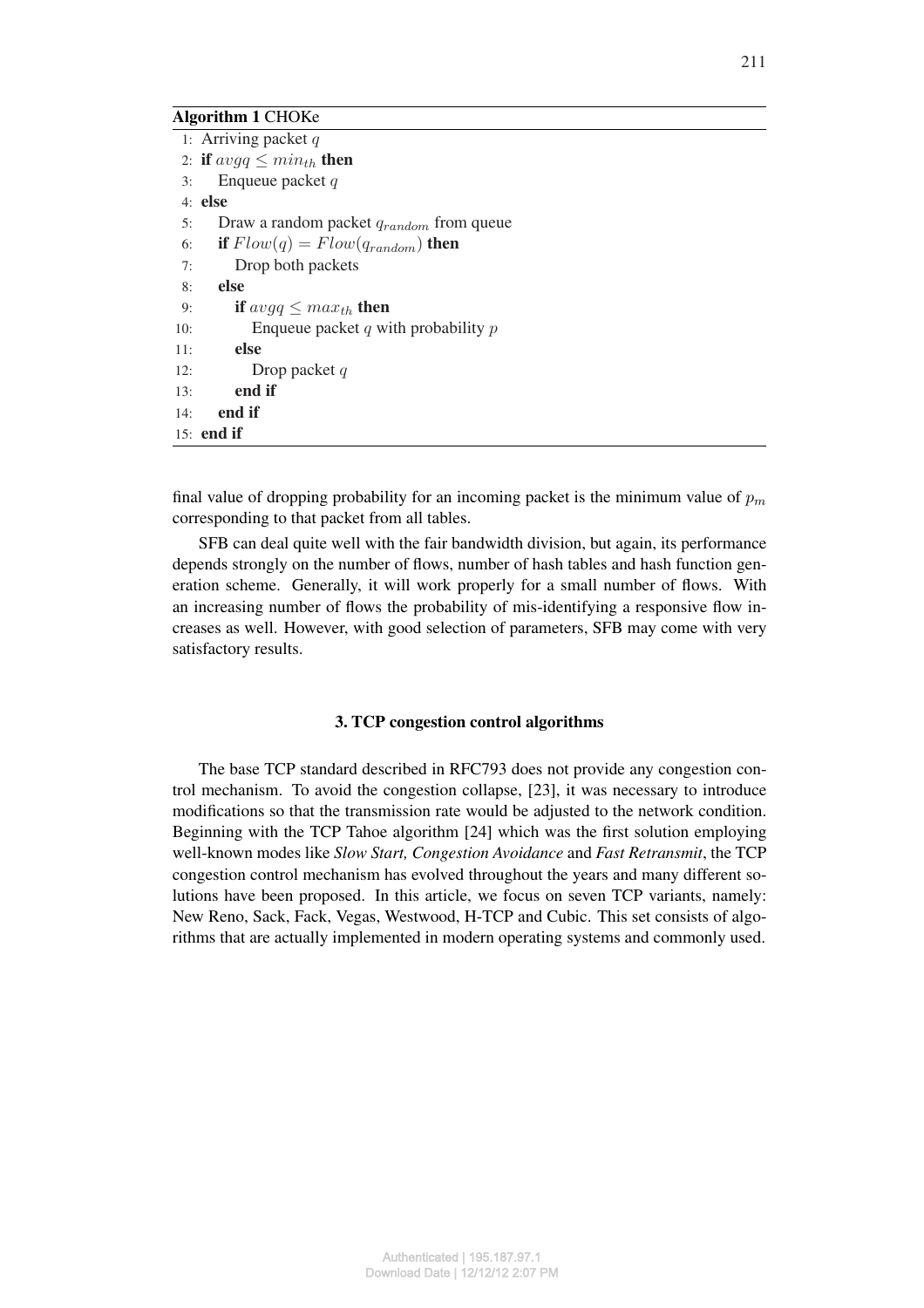## 3.1. TCP New Reno and Sack

These are classic and most popular variants of the TCP protocol. Their properties and performance are well known and were described in a large number of papers and books (e.g. [25,26,27]).

#### 3.2. TCP Vegas

TCP Vegas was proposed in [28] as an alternative to TCP Reno. The main difference is that Vegas uses the changing value of Round-Trip Time as an indication of congestion instead of a packet drop (as TCP Reno and its descendants do).

#### 3.3. TCP Westwood

TCP Westwood [29], was proposed as a sender side modification to the TCP New Reno algorithm. It enables better bandwidth utilization by allowing faster recovery in large pipes. The sender maintains the available bandwidth estimate (*BWE*) and basing on this estimate sets the congestion window and slow start parameters.

## 3.4. TCP Fack

After defining the selective ACKs, another variant of TCP congestion control mechanism, called *Forward Acknowledgments*, has been proposed [30]. This approach uses the information about delivered packets to detect losses and to control transmission rate accordingly, without employing Reno's fast recovery.

To control the transmission rate Fack maintains three parameters:  $R$  – number of retransmitted packets,  $F$  – the forward-most received packet and  $H$  – the highest packet sent. These parameters can be used to approximate number of packets sent which are not yet delivered as  $H - F + R$ . Finally, this value is used by Fack algorithm to decide how much data can still be send.

Experiments have proved that Fack outperforms Reno and New Reno in recovery from errors. This is the reason why Fack algorithm is being widely used all over the world and has been included to the Linux kernel beginning with version 2.1.92. The Fack algorithm was the default Linux TCP until the kernel 2.6.19.

# 3.5. H-TCP

One of several high speed TCP variants is H-TCP [31]. It has been implemented in Linux 2.6 kernels as an optional module. In contrast to BIC or HS-TCP, after a packet loss, it increases its aggressiveness with time. This allows to utilize high-speed links and additionally increases the fairness somewhat. The latter effect is connected with the fact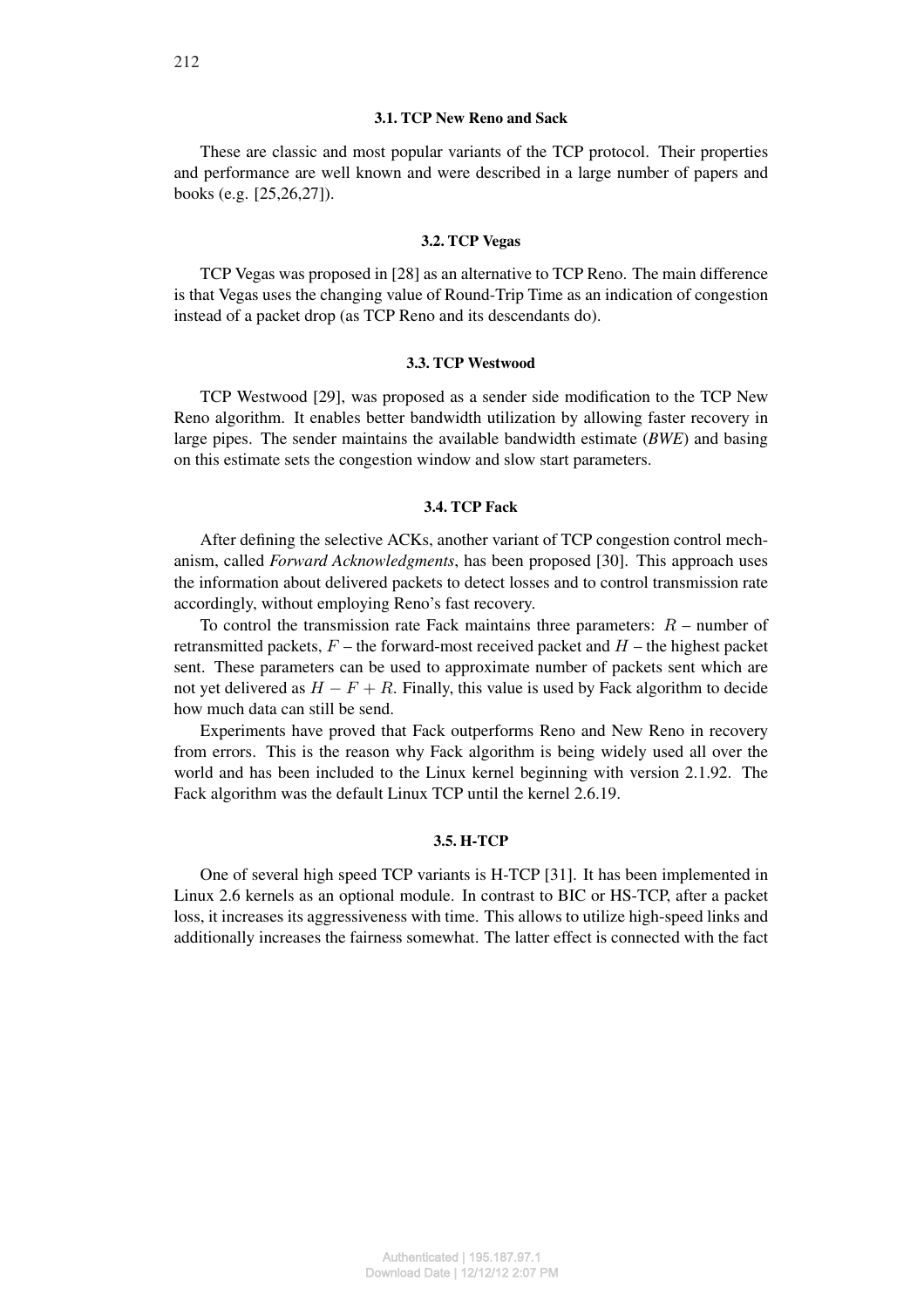that the rate increase does not depend on window size what makes new flows achieve their fair bandwidth share faster.

### 3.6. TCP Cubic

Since the kernel 2.6.19, the Cubic algorithm [32] is the default Linux TCP variant. It is an extension of TCP BIC [33] which is supposed to improve fairness and simplify the BIC window control. As most high-speed implementations of TCP, Cubic modifies the well-known Tahoe window function with a function which utilizes the bandwidth faster. It uses a cubic function of time elapsed since last packet loss:

$$
W_{cubic} = C(t - K)^3 + W_{max},
$$

with

 $C$  – scaling factor,

 $t$  – real time elapsed since last window reduction,

 $W_{max}$  – window size before last reduction,

 $W_{max}$  – window siz<br> $K = \sqrt[3]{W_{max} \beta / C},$ 

 $\beta$  – constant multiplication decrease factor.

This function was chosen because of its stability and scalability. Basing on real time instead of RTT makes the algorithm independent and TCP-friendly for both short and long RTT paths.

## 4. Experimental setup

All experiments described in this study were performed using ns-2 simulator ver. 2.34, on a dumb-bell topology with a single bottleneck link between two routers (see Fig. 1). The propagation delays N1-RA, . . . , RB-N6 are taken from the TCP evaluation suite [34]. The resulting delays of nine possible transmission paths, N1-N4, . . . , N3-N6, are supposed to mimic delay distribution in the Internet. Both routers A and B use the AQM scheme being investigated. All links in the topology have the capacity of 100Mb/s.



Fig. 1. Experimental topology with one-way propagation delays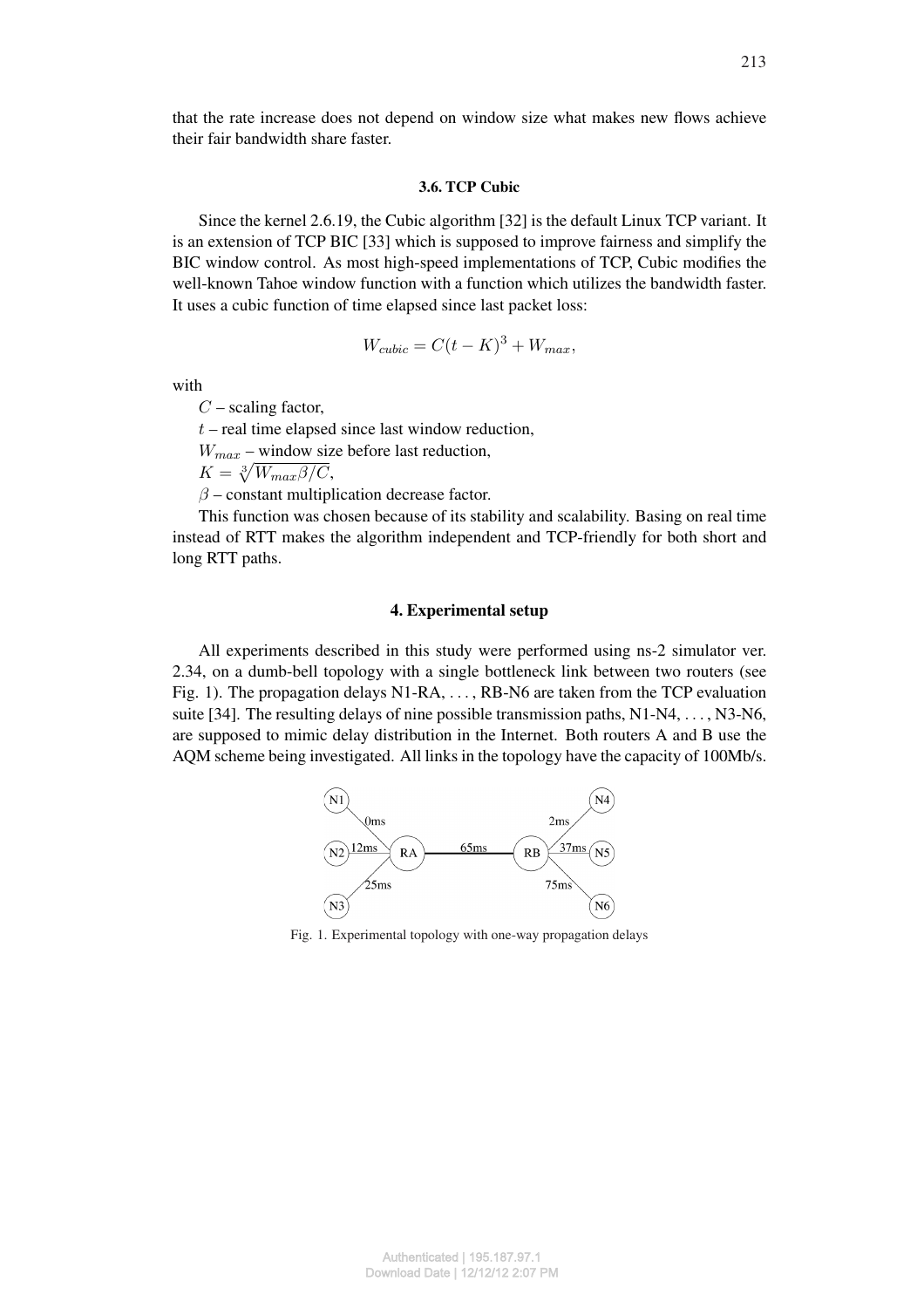Because we used AQMs, relatively small buffers (of the size of 10% of the Bandwidth-delay product) were used.

Three congestion scenarios, depending on the number of flows, were simulated:

- Uncongested link scenario: 10 flows,
- Mild congestion scenario: 100 flows,
- Heavy congestion scenario: 1000 flows.

As it was said, there are nine paths, N1-N4, N1-N5, . . . , N3-N6, in the presented topology. Now, all the simulated connections were uniformly distributed among them. It means that in the heavy congestion scenario, there were 111 flows on every path (one remaining flow was assigned randomly to one of the paths). Similarly, in the mild congestion scenario, there were 11 flows on every path, etc.

To simulate the real Internet traffic, different types of data transfers were simulated, including traffic characteristics induced by the application level (HTTP-like short flows and FTP-like long flows). Namely, in each simulation 90% of all flows were TCP flows sending 1500B packets. Furthermore, 25% of these were short-lived flows which were starting randomly according to the Poisson process with rate of 0.125, 1.25 and 12.5 in the heavy congestion, mild congestion and uncongested network scenario, respectively. Every such short flow was transferring a small file of Pareto-distributed size (with average  $avg=50kB$  and shape  $\alpha=1.3$ ). The rest of 1500-byte-packet flows were long-lived flows which transmitted continuously during the whole simulation time. Remaining 10% of all flows were TCP flows sending smaller, 536B, packets.

To make the simulation realistic, it is important to introduce the reverse traffic. Therefore, 10% of the total bandwidth available was used for the UDP (CBR) traffic in the backward direction.

The simulations lasted for 100s but the first 30s were used for stabilization. All measurements were taken from the 30-th second of the simulation.

All the parameters of the AQMs and TCP variants used were set for the default, recommended by their authors values. We did not manipulate these parameters at all. Naturally, it is possible to obtain better results in some scenarios by a proper tuning of some AQM and TCP parameters. However, such tuning often causes deterioration of the performance in other scenarios.

### 5. Results

Now the results can be presented and discussed. Firstly, the Jain's fairness index is presented in Tab. 1 (exceptionally good results are printed in green bold font, exceptionally bad results are printed in red italic font). We see at once that the best results were obtained using Cubic algorithm. Only a bit worse results are produced using H-TCP.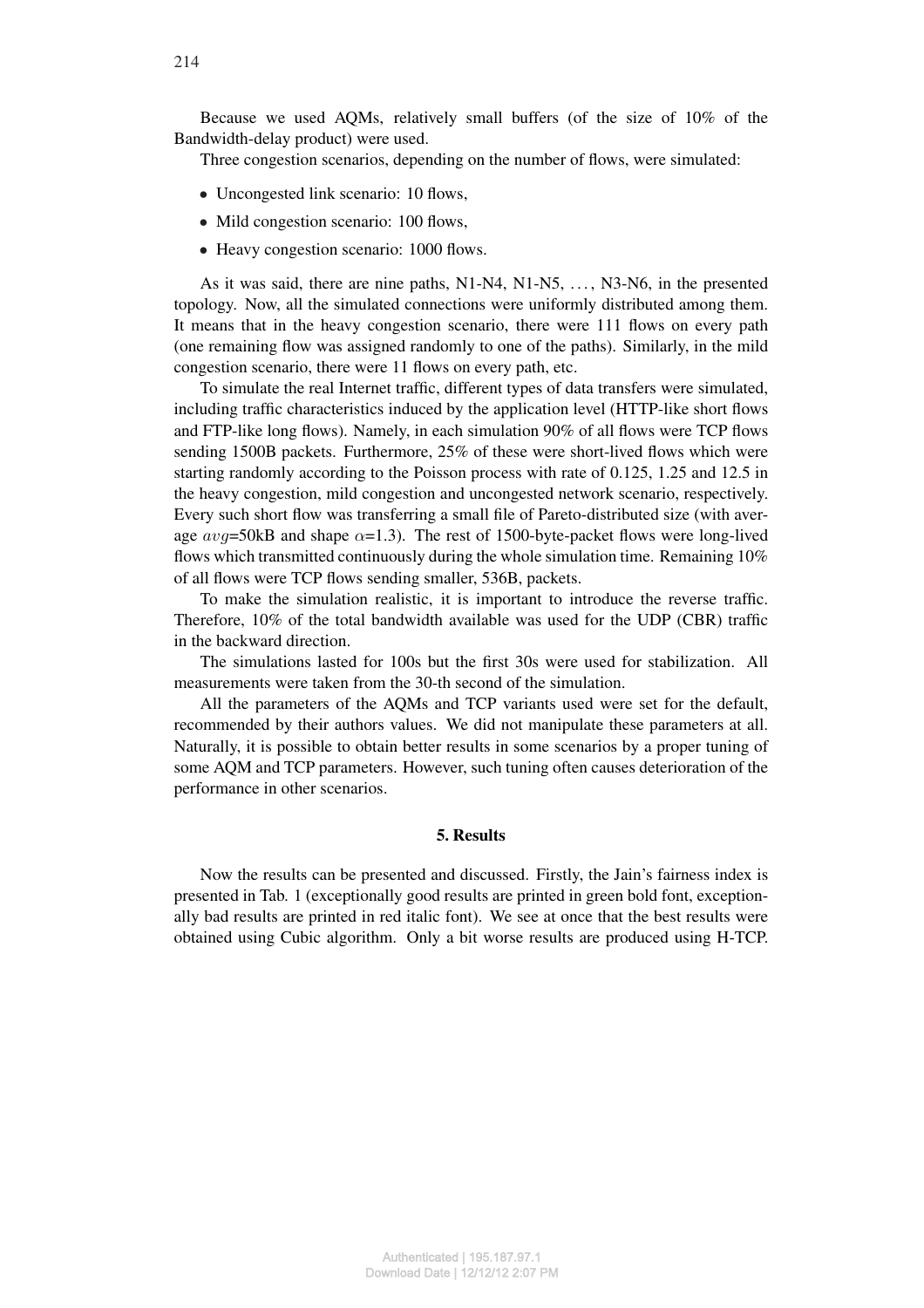| <b>AQM</b>   | <b>Flows</b>     | <b>TCP</b> | <b>TCP</b>  | <b>TCP</b> | <b>TCP</b>   | TCP H-     | <b>TCP</b> | <b>TCP</b> |
|--------------|------------------|------------|-------------|------------|--------------|------------|------------|------------|
| algo-        | count            | <b>New</b> | <b>Sack</b> | Fack       | <b>Vegas</b> | <b>TCP</b> | West-      | Cubic      |
| rithm        |                  | Reno       |             |            |              |            | wood       |            |
|              | 10               | 0.88       | 0.82        | 0.85       | 0.80         | 0.88       | 0.79       | 0.91       |
| <b>DT</b>    | 100              | 0.83       | 0.83        | 0.84       | 0.84         | 0.88       | 0.71       | 0.88       |
|              | 1000             | 0.84       | 0.84        | 0.80       | 0.80         | 0.79       | 0.76       | 0.80       |
|              | 10               | 0.83       | 0.87        | 0.84       | 0.67         | 0.96       | 0.81       | 0.98       |
| <b>RED</b>   | 100              | 0.93       | 0.92        | 0.89       | 0.93         | 0.98       | 0.87       | 0.95       |
|              | 1000             | 0.92       | 0.93        | 0.92       | 0.92         | 0.92       | 0.91       | 0.92       |
|              | 10               | 0.75       | 0.75        | 0.80       | 0.79         | 0.93       | 0.79       | 0.92       |
| <b>SRED</b>  | 100              | 0.89       | 0.87        | 0.89       | 0.87         | 0.92       | 0.86       | 0.92       |
|              | 1000             | 0.88       | 0.89        | 0.86       | 0.87         | 0.89       | 0.87       | 0.86       |
|              | 10               | 0.81       | 0.84        | 0.89       | 0.83         | 0.82       | 0.75       | 0.84       |
| <b>FRED</b>  | $\overline{100}$ | 0.85       | 0.80        | 0.82       | 0.82         | 0.86       | 0.72       | 0.86       |
|              | 1000             | 0.87       | 0.87        | 0.86       | 0.86         | 0.85       | 0.83       | 0.84       |
|              | 10               | 0.81       | 0.89        | 0.82       | 0.79         | 0.87       | 0.89       | 0.96       |
| <b>CHOKe</b> | 100              | 0.89       | 0.88        | 0.86       | 0.89         | 0.94       | 0.84       | 0.94       |
|              | 1000             | 0.94       | 0.93        | 0.91       | 0.93         | 0.93       | 0.88       | 0.93       |
|              | 10               | 0.88       | 0.86        | 0.82       | 0.86         | 0.88       | 0.65       | 0.90       |
| <b>SFB</b>   | 100              | 0.85       | 0.83        | 0.83       | 0.83         | 0.81       | 0.54       | 0.80       |
|              | 1000             | 0.88       | 0.88        | 0.86       | 0.87         | 0.86       | 0.86       | 0.86       |
|              | 10               | 0.89       | 0.92        | 0.92       | 0.92         | 0.95       | 0.86       | 0.96       |
| <b>CARE</b>  | $\overline{100}$ | 0.94       | 0.93        | 0.94       | 0.94         | 0.93       | 0.88       | 0.94       |
|              | 1000             | 0.84       | 0.84        | 0.81       | 0.83         | 0.80       | 0.79       | 0.82       |

Table 1: Fairness index (Jain's index). In green bold font – results at least four percent better than the average of the row. In red italic font – results at least four percent worse than the average of the row.

The advantage of these two TCPs is more visible in low and moderate congestion scenarios. The improvement offered by Cubic and H-TCP is significant. Even an increase of the fairness index by 5 percent is makes a difference, while we can observe an increase by as much as 31 percent in some cases (e.g. RED+Vegas vs RED+Cubic in the low congestion scenario).

The fairness can be also studied using detailed per-flow characteristics. Namely, in Figures 2-7 the throughput of every distinct flow is presented in six selected scenarios. In order to demonstrate the dependence on the RTT, the flows are sorted with respect to the path propagation delay, which varies from 0.067s to 0.165s. Naturally, the flatter each graph is, the fairer bandwidth division it represents. In Figs. 2 and 3 we can compare the fairness of the RED+New Reno configuration with the RED+Cubic configuration. We see at once, that the RED+Cubic case is fairer. What is more, in the RED+Cubic case the dependence of the per-flow throughput on the RTT is rather weak, while in the RED+New Reno we can see a strong, almost linear dependence. Similarly, in the mild congestion scenario (e.g. Figs. 4 and 5 for the CHOKe algorithm), applying Cubic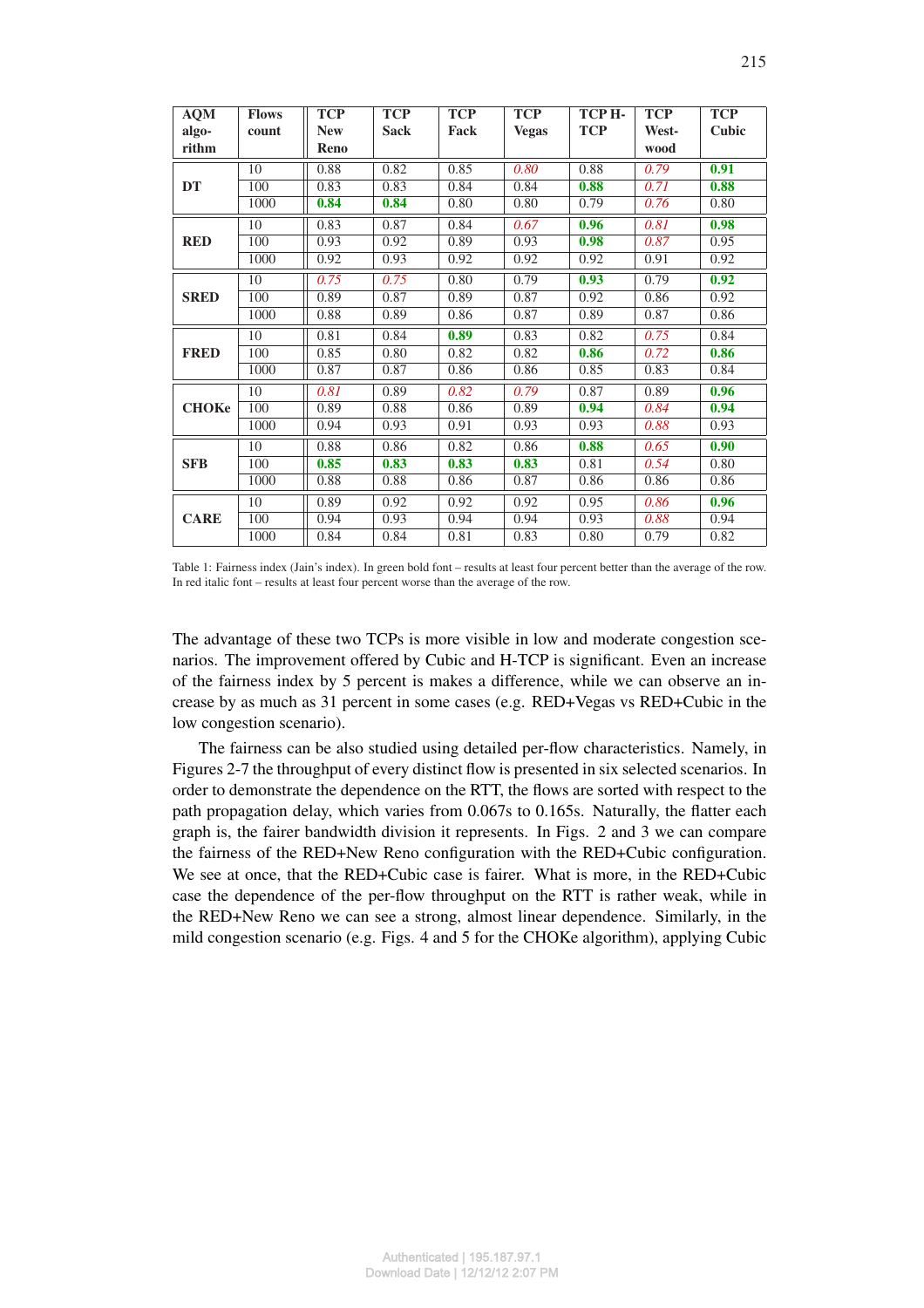

Fig. 2. The per-flow throughput in the RED+New Reno configuration in the uncongested scenario. The number assigned to each flow denote the propagation delay (in seconds) of the path that the flow used (in other words, it is RTT/2)



Fig. 3. The per-flow throughput in the RED+Cubic configuration in the uncongested scenario



Fig. 4. The per-flow throughput in the CHOKe+Fack configuration in the mild congestion scenario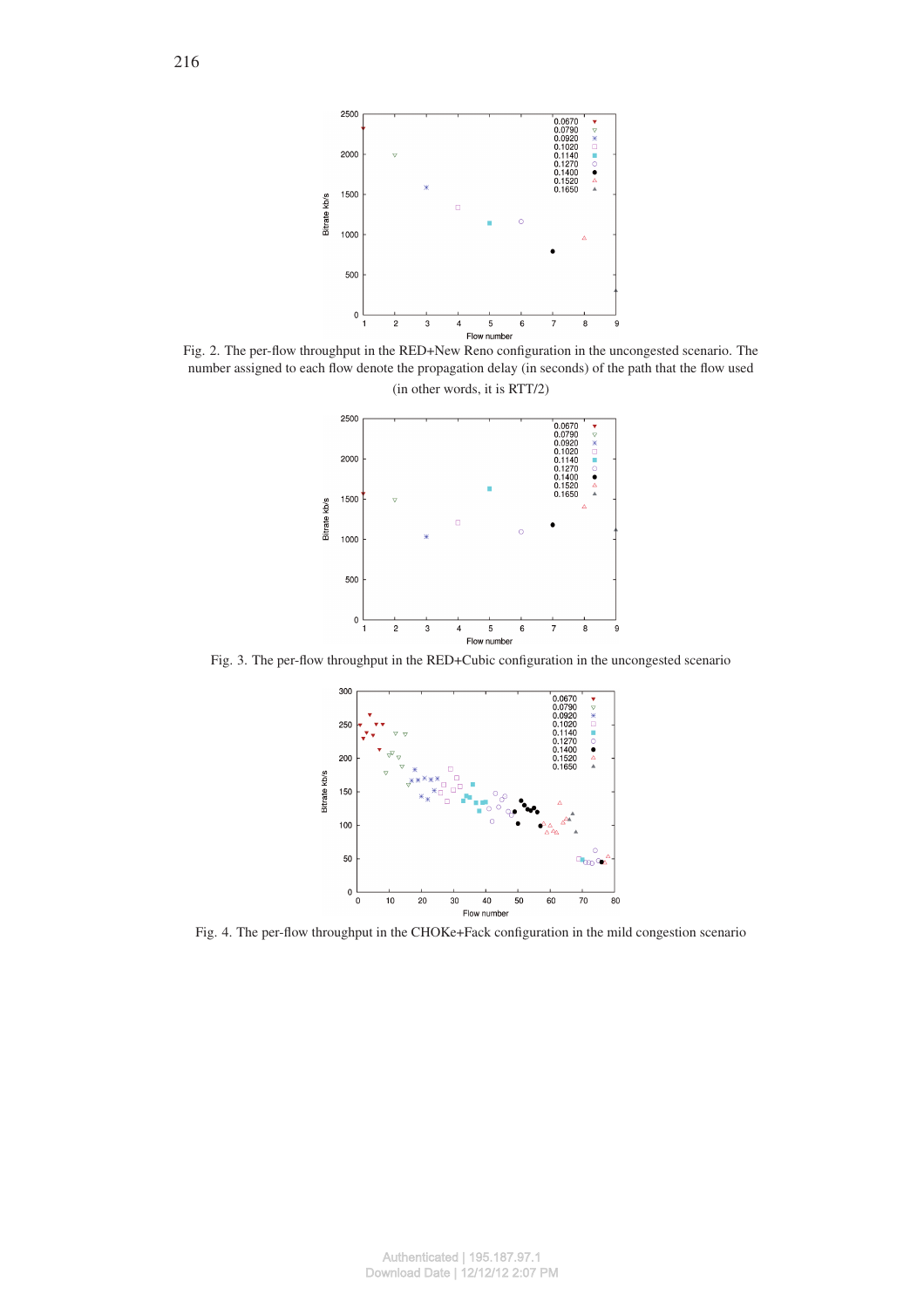Finally, note that from Tab. 1 it follows that the three most fair configurations are RED+H-TCP, RED+Cubic and CHOKe+Cubic.



Fig. 5. The per-flow throughput in the CHOKe+Cubic configuration in the mild congestion scenario



Fig. 6. The per-flow throughput in the FRED+Sack configuration in the heavy congestion scenario

Now we should check other than the fairness index characteristics. In Tab. 2 the total throughput achieved at the bottleneck link is shown. Generally speaking, configurations with H-TCP, Westwood and Cubic perform significantly better than others. For low and mild congestion levels, this improvement can sometimes be dramatic, compared with New Reno (e.g. the throughput can be doubled, like in the SRED+Cubic configuration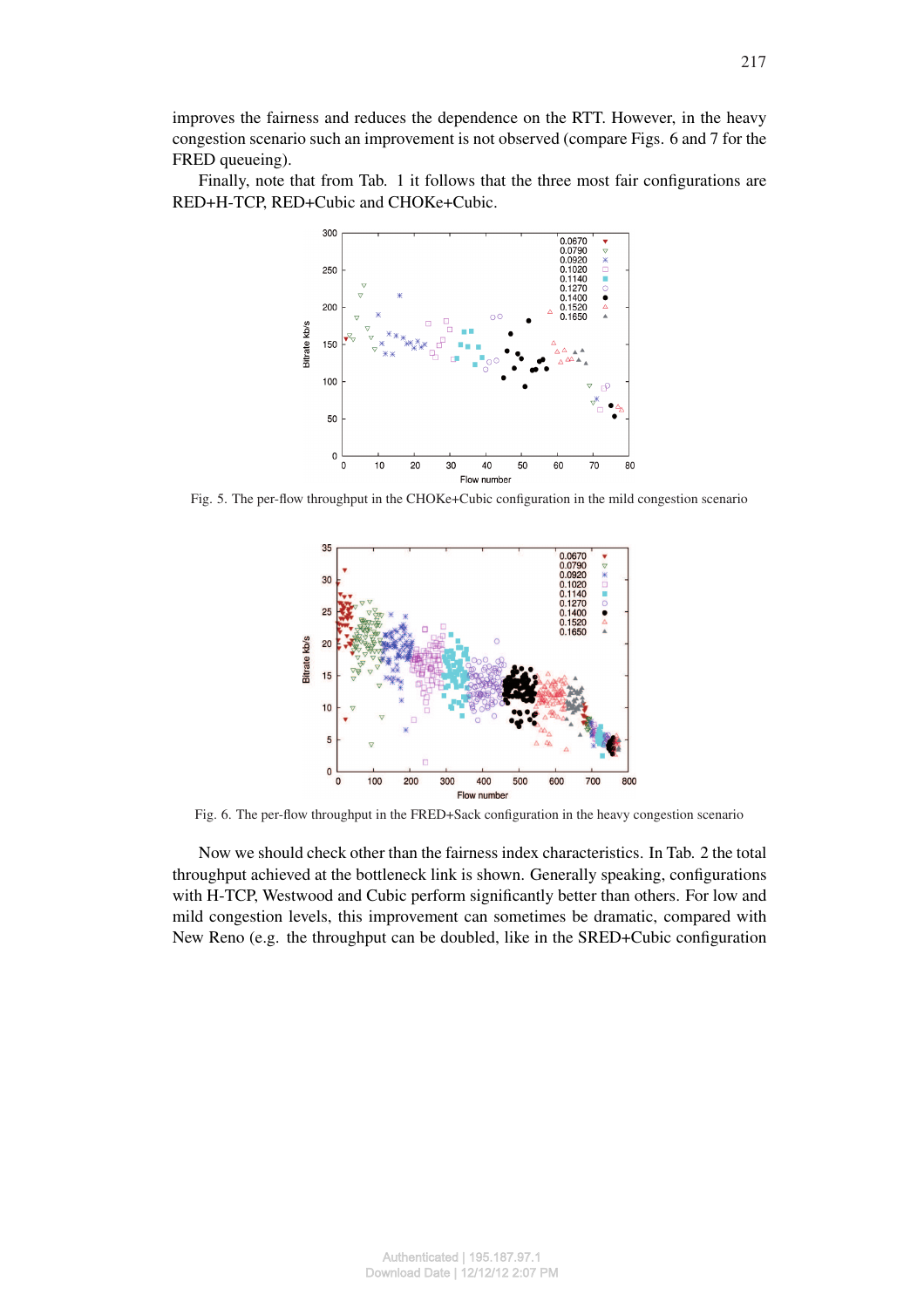

Fig. 7. The per-flow throughput in the FRED+Cubic configuration in the heavy congestion scenario

vs SRED+New Reno configuration). This effect can be further observed in Figs. 8 and 9. We see that by applying Cubic not only we improve the fairness (flatter graph) but also the total throughput (the points are higher on the graph).

Taking only the total throughput into account, we see that the best configurations are: CHOKe+Westwood, RED+Westwood and CHOKe+Cubic. If we compare this with three most fair configurations, i.e. RED+H-TCP, RED+Cubic and CHOKe+Cubic, we see that the only configuration that provides fair bandwidth share and high bandwidth utilization at the same time is CHOKe+Cubic. Therefore it can be recommended as the best configuration among all considered in this paper.



Fig. 8. The per-flow throughput in the SRED+Sack configuration in the uncongested scenario

This result is most likely caused by the fact that both algorithms, Cubic and CHOKe have built-in mechanisms supporting fairness and high bandwidth utilization at the same time. Firstly, due to usage by Cubic of the real time instead of send-ACK cycles, the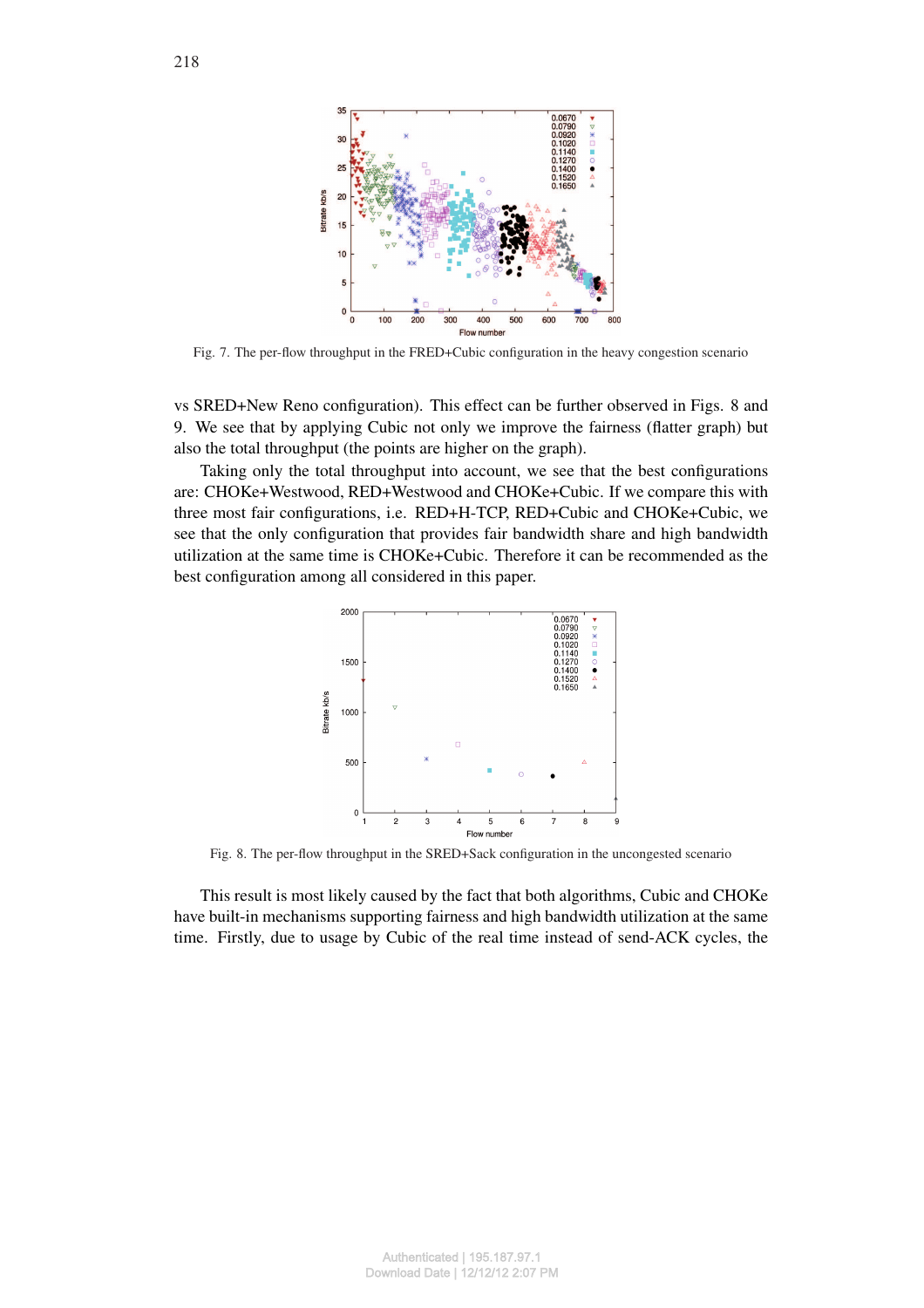| <b>AQM</b>   | <b>Flows</b> | <b>TCP</b> | <b>TCP</b>  | <b>TCP</b> | <b>TCP</b>   | ТСР Н-     | <b>TCP</b> | <b>TCP</b> |
|--------------|--------------|------------|-------------|------------|--------------|------------|------------|------------|
| algo-        | count        | <b>New</b> | <b>Sack</b> | Fack       | <b>Vegas</b> | <b>TCP</b> | West-      | Cubic      |
| rithm        |              | Reno       |             |            |              |            | wood       |            |
|              | 10           | 37.23      | 52.55       | 46.48      | 51.97        | 96.59      | 73.03      | 86.43      |
| DT           | 100          | 93.22      | 96.15       | 96.45      | 96.78        | 94.73      | 99.98      | 99.48      |
|              | 1000         | 99.98      | 99.96       | 99.97      | 99.97        | 99.99      | 99.99      | 99.98      |
|              | 10           | 98.00      | 98.58       | 97.80      | 99.88        | 90.96      | 99.97      | 99.50      |
| <b>RED</b>   | 100          | 98.18      | 98.28       | 98.95      | 99.92        | 96.10      | 99.95      | 92.78      |
|              | 1000         | 99.97      | 99.87       | 99.71      | 99.15        | 99.78      | 99.48      | 99.95      |
|              | 10           | 42.34      | 48.52       | 52.38      | 65.32        | 70.05      | 95.26      | 86.30      |
| <b>SRED</b>  | 100          | 85.25      | 86.70       | 85.68      | 86.66        | 92.87      | 99.85      | 93.81      |
|              | 1000         | 99.97      | 99.91       | 99.31      | 99.64        | 99.90      | 99.81      | 99.97      |
|              | 10           | 17.40      | 21.30       | 20.79      | 28.42        | 55.26      | 72.01      | 54.68      |
| <b>FRED</b>  | 100          | 76.25      | 79.05       | 80.37      | 85.89        | 92.28      | 97.41      | 92.59      |
|              | 1000         | 99.38      | 99.16       | 99.07      | 99.08        | 99.04      | 98.83      | 99.46      |
|              | 10           | 91.17      | 86.96       | 96.79      | 93.14        | 83.33      | 99.92      | 97.66      |
| <b>CHOKe</b> | 100          | 98.28      | 98.53       | 98.97      | 99.66        | 96.25      | 99.96      | 99.76      |
|              | 1000         | 99.95      | 99.95       | 99.79      | 99.99        | 99.99      | 99.98      | 99.97      |
|              | 10           | 9.18       | 10.20       | 10.91      | 12.41        | 29.27      | 47.28      | 22.06      |
| <b>SFB</b>   | 100          | 49.50      | 48.89       | 51.22      | 52.08        | 69.66      | 74.70      | 69.45      |
|              | 1000         | 99.56      | 98.35       | 96.60      | 96.79        | 98.07      | 97.34      | 99.06      |
|              | 10           | 39.92      | 47.34       | 49.75      | 47.11        | 63.53      | 79.00      | 64.35      |
| <b>CARE</b>  | 100          | 84.89      | 88.91       | 89.46      | 89.91        | 93.58      | 99.97      | 96.63      |
|              | 1000         | 99.98      | 99.97       | 99.97      | 100.00       | 99.98      | 99.97      | 99.98      |

Table 2: Throughput [Mb/s]. In green bold font – results at least four percent better than the average of the row. In red italic font – results at least four percent worse than the average of the row.



Fig. 9. The per-flow throughput in the SRED+Cubic configuration in the uncongested scenario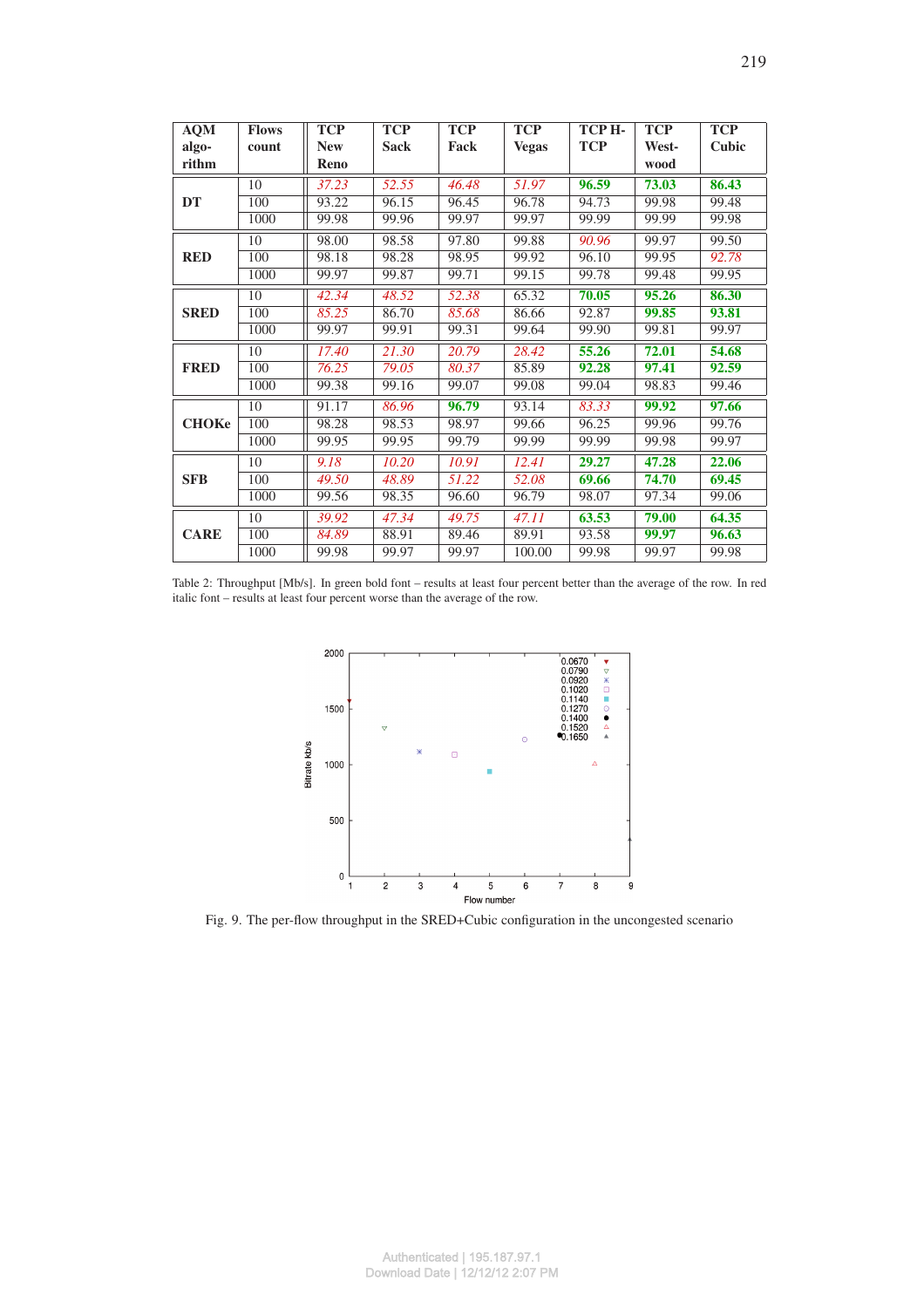| <b>AQM</b>   | <b>Flows</b> | <b>TCP</b> | <b>TCP</b>  | <b>TCP</b> | <b>TCP</b>   | TCP <sub>H</sub> . | <b>TCP</b> | <b>TCP</b> |
|--------------|--------------|------------|-------------|------------|--------------|--------------------|------------|------------|
| algo-        | count        | <b>New</b> | <b>Sack</b> | Fack       | <b>Vegas</b> | <b>TCP</b>         | West-      | Cubic      |
| rithm        |              | Reno       |             |            |              |                    | wood       |            |
|              | 10           | 1.5        | 2.6         | 2.1        | 1.6          | 7.8                | 30.1       | 10.4       |
| <b>DT</b>    | 100          | 25.2       | 31.9        | 32.4       | 30.0         | 39.1               | 74.3       | 50.9       |
|              | 1000         | 82.7       | 81.1        | 79.0       | 78.8         | 80.9               | 80.1       | 82.7       |
|              | 10           | 54.8       | 58.7        | 54.7       | 36.2         | 107.1              | 76.9       | 76.5       |
| <b>RED</b>   | 100          | 97.3       | 99.1        | 97.2       | 98.2         | 103.7              | 98.6       | 98.1       |
|              | 1000         | 102.0      | 98.0        | 99.8       | 99.3         | 98.5               | 97.6       | 98.7       |
|              | 10           | 1.8        | 1.8         | 2.5        | 2.7          | 27.8               | 26.9       | 14.0       |
| <b>SRED</b>  | 100          | 10.3       | 10.8        | 10.6       | 8.1          | 25.9               | 37.0       | 15.3       |
|              | 1000         | 45.4       | 40.1        | 28.3       | 30.8         | 46.1               | 34.8       | 32.1       |
|              | 10           | 0.1        | 0.2         | 0.2        | 0.3          | 1.8                | 3.0        | 1.4        |
| <b>FRED</b>  | 100          | 5.7        | 6.5         | 7.1        | 6.7          | 12.3               | 16.6       | 10.4       |
|              | 1000         | 26.4       | 26.0        | 25.1       | 24.9         | 25.6               | 24.9       | 25.6       |
|              | 10           | 28.7       | 22.7        | 32.7       | 21.9         | 23.6               | 73.7       | 48.7       |
| <b>CHOKe</b> | 100          | 72.0       | 70.0        | 75.4       | 79.5         | 69.7               | 85.9       | 83.0       |
|              | 1000         | 101.0      | 98.7        | 91.3       | 98.9         | 99.8               | 99.3       | 100.0      |
|              | 10           | 0.03       | 0.03        | 0.04       | 0.03         | 0.24               | 0.52       | 0.1        |
| <b>SFB</b>   | 100          | 0.7        | 0.8         | 0.9        | 0.8          | 1.9                | 2.4        | 1.7        |
|              | 1000         | 16.4       | 12.4        | 9.1        | 9.2          | 10.7               | 9.6        | 11.7       |
|              | 10           | 1.8        | 2.1         | 2.7        | 1.2          | 7.4                | 14.7       | 5.6        |
| <b>CARE</b>  | 100          | 14.9       | 19.2        | 20.7       | 14.0         | 38.7               | 77.0       | 36.6       |
|              | 1000         | 93.9       | 92.2        | 89.8       | 90.4         | 91.3               | 90.7       | 93.8       |

Table 3. Mean queue size [pkts].

algorithm is fairer than other TCPs. In the Reno algorithm and its descendants, the congestion window of a connection with long RTT increases very slowly, which causes bandwidth underutilization. This problem is removed in the Cubic algorithm, as the congestion window grows with the same speed for connections with different RTTs. This positive effect is then strengthen by the CHOKe mechanism presented in lines 5-8 of Algorithm 1, which further reduces any remaining unfairness. Secondly, Cubic has the well-known ability for high bandwidth utilization. This is connected with the shape of the cubic function used for congestion window expansion after a packet loss. The cubic window function consists of a quick phase of recovery from the window reduction, a stabilization phase, and a quick phase of probing for new available bandwidth. CHOKe on the other hand has built-in RED algorithm, which supports high bandwidth utilization by desynchronization of TCP sources and preventing consecutive window reductions due to buffer overflows.

As for the queue size at the bottleneck link, the average results are given in Tab. 3, while sample queue length processes for the CHOKe+Sack and CHOKe+Cubic are depicted in Figs. 10 and 11, respectively. In Tab. 3 we can see that the configurations with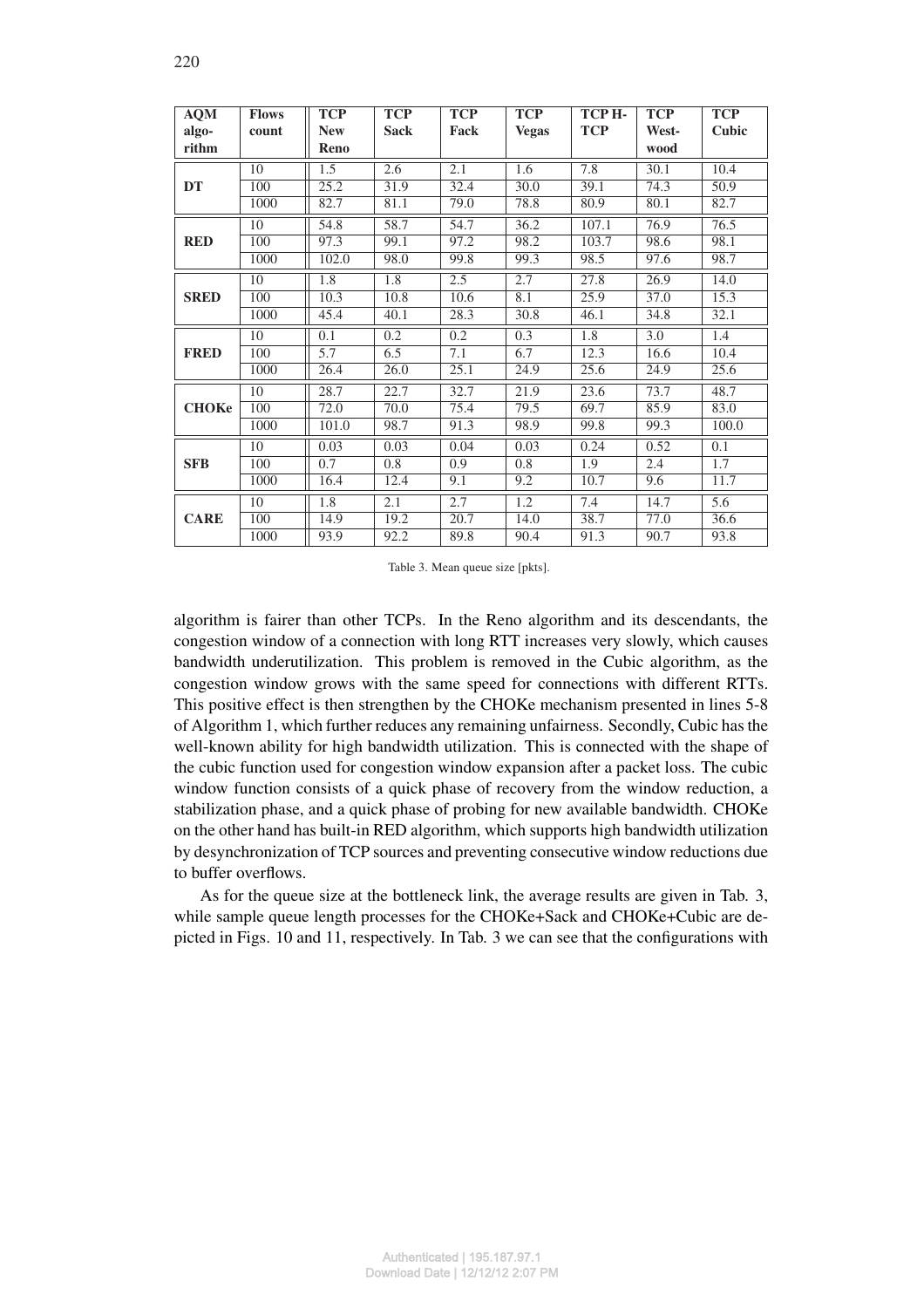

Fig. 10. The queue size evolution in the CHOK+Sack configuration, uncongested scenario



Fig. 11. The queue size evolution in the CHOK+Cubic configuration, uncongested scenario

Cubic algorithm induce usually higher, than in New Reno case, queue sizes (but typically shorter than in Westwood case). However, in all cases, this change is not important from the practical point of view. For instance, the increase of the queue size from 28 to 48 packets (CHOKe+New Reno vs CHOKe+Cubic) is not significant, because both values represent low queue sizes anyway. Moreover, when the number of flows grows, we observe that the queue size is more or less the same for every AQM used.

# 6. Conclusions

In this paper we presented a study on the impact of seven TCP variants on the performance of fairness-driven queue management algorithms.

The good news is that almost all studied AQMs perform well in the presence of the newest Cubic TCP, which is becoming popular in the Internet. In fact, although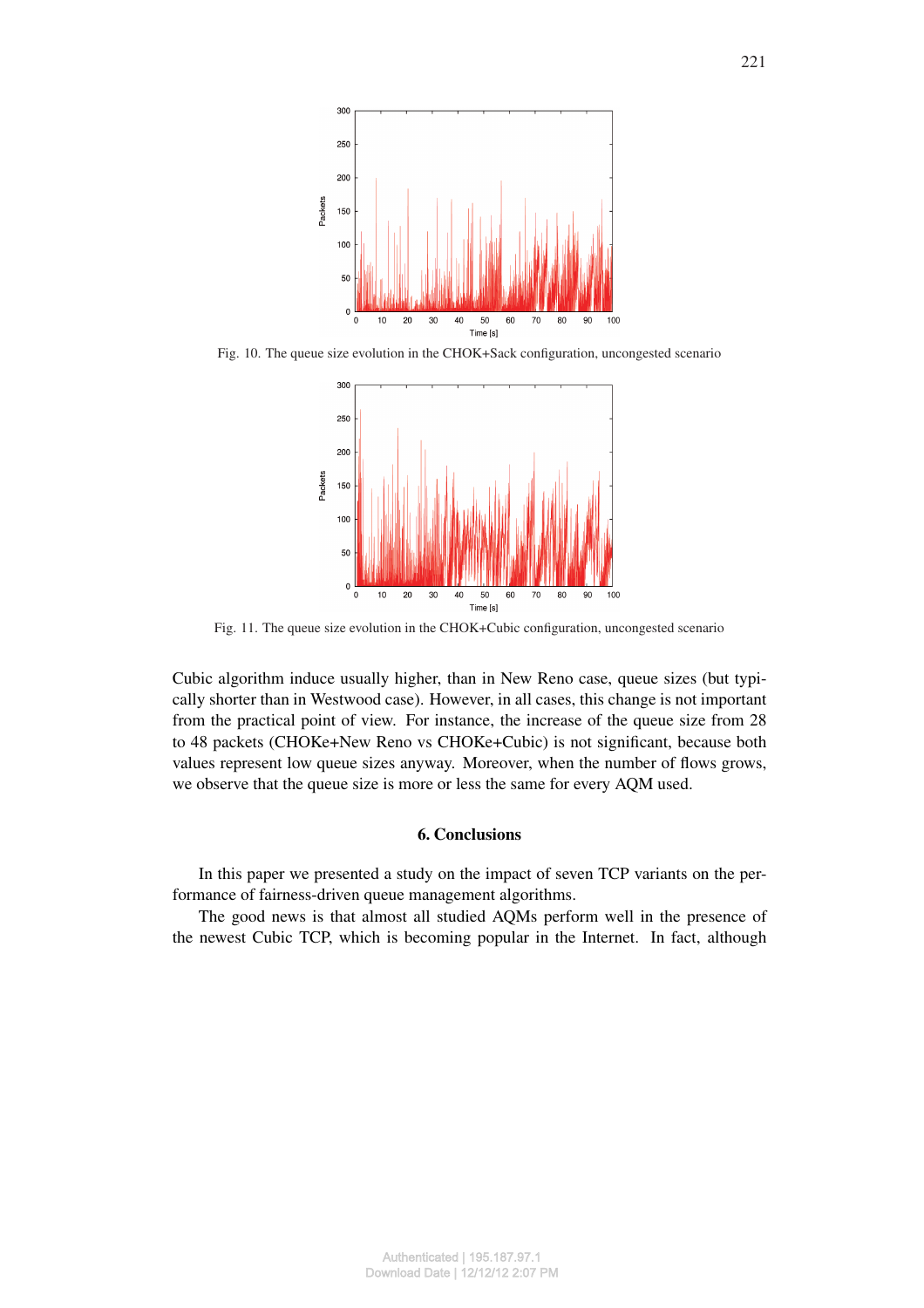not designed purposely to cooperate with it, the AQMs work much better when used with Cubic than when used with other TCPs. In particular, the fairness index and the overall throughput are improved at the cost of minor increase of the average queue size. Moreover, applying Cubic reduces the dependence of the per-flow throughput on the flow's RTT.

Taking into account the fairness index and achieved throughput the best cooperation between network and transport layer was obtained in the CHOKe+Cubic configuration.

## Acknowledgements

This work was supported in part by the Polish Ministry of Scientific Research and Information Technology under Grant No. N N516 381134.

## **References**

- 1. C. Caini, R. Firrincieli: *TCP Hybla: a TCP Enhancement for Heterogeneous Networks*. International Journal of Satellite Communications and Networking, Volume: 22, Number: 5, pp. 547-566, 2004.
- 2. I. Rhee, L. Xu: CUBIC: *A New TCP-Friendly High-Speed TCP Variant*, SIGOPS Operating Systems Review vol. 42 (5), pp. 64-74, July 2008.
- 3. G. Chatranon, M.A. Labrador, S. Banerjee: *A survey of TCP-friendly router-based AQM schemes*, Computer Communications 27, pp. 1424–1440, 2004.
- 4. R. Pan, B. Prabhakar, K. Psounis: *CHOKe A Stateless Active Queue Management Scheme For Approximating Fair Bandwidth Allocation*, Proceedings of IEEE INFOCOM 2000, vol. 2, pp. 942-951.
- 5. Z. Rosberg, J. Matthews, M. Zukerman: *A network rate management protocol with TCP congestion control and fairness for all*, Computer Networks, vol. 54, issue 9, pp. 1358- 1374, 2010.
- 6. Z. Rosberg: *Control Plane for End-to-End QoS Guarantee: A Theory and Its Application*, Proc. IWQoS'08, pp. 269–278, 2008.
- 7. Z. Rosberg, C. Russell, V. Sivaraman: *Rate and End-to-End Delay Control for Multicast and Unicast Flows*, IEEE International Conference on Communications, pp. 1-6, 2009.
- 8. Z. Rosberg, F. Sabrina, S. Dealy, J. Matthews, C. Russell: *Rate and delay controlled core networks: an experimental demonstration*, in: Proceedings of IWQoS'09, Charelston, S. Caraolina, 2009.
- 9. A. Chydzinski, A. Brachman: *Performance of AQM Routers in the Presence of New TCP Variants*, Proc. of International Conference on Advances in Future Internet, pp. 88–93, Venice, July 2010.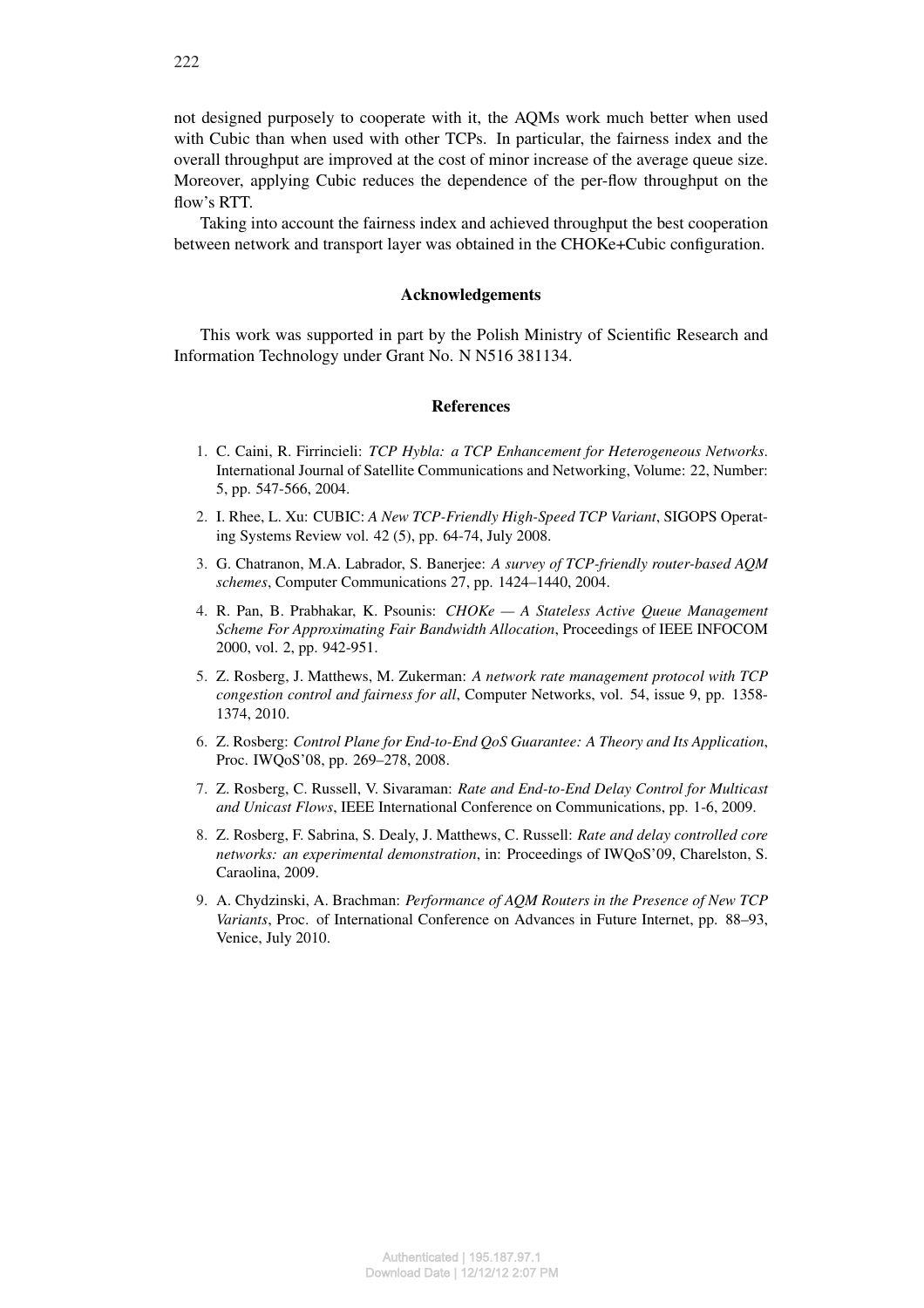- 11. T. Bonald, M. May, J.C. Bolot: *Analytic evaluation of RED performance*, Proc. 19'th Annual Joint Conference of the IEEE Computer and Communications Societies, vol. 3, pp. 1415–1424, 2002.
- 12. W. Hao, Y. Wei: *An extended GIX/M/1/N queueing model for evaluating the performance of AQM algorithms with aggregate traffic*, vol. 3619 of Lecture Notes in Computer Science, pp. 395–404, 2005.
- 13. A. Chydzinski, L. Chrost: *Analysis of AQM queues with queue-size based packet dropping*, International Journal of Applied Mathematics and Computer Science, Vol. 21, No. 3, pp. 567–577, 2011.
- 14. D. Lin, R. Morris: *Dynamics of Random Early Detection*, Proceedings of SIGCOMM, pp. 127-137, 1997.
- 15. B. Suter, T. Lakshman, D. Stiliadis, A. Choudhury: *Design Considerations for Supporting TCP with Per-Flow Queuing*, Proceedings of IEEE INFOCOM, pp. 299-306, 1998.
- 16. F. Anjum, L. Tassiulas: *Fair Bandwidth Sharing Among Adaptive and Non-Adaptive Flows in the Internet*, Proceedings of IEEE INFOCOM, pp. 1412-1420, 1999.
- 17. T. Ott, T. Lakshman, L. Wong(Eds.): *SRED Stabilized RED*, IEEE INFOCOM '99 vol. 3, pp. 1346-1355, 1999.
- 18. M. Chan, M. Hamdi: *An Active Queue Management Scheme Based on a Capture–Recaptured Model*, IEEE Journal on Selected Areas in Communication 21 (4), pp. 572-583, 2003.
- 19. G. Chatranon, M.A. Labrador, S. Banerjee: *BLACK: Detection and Preferential Dropping of High Bandwidth Unresponsive Flows*, Proceedings of IEEE ICC vol. 1, pp. 664-668, 2003.
- 20. S. Floyd, V. Jacobson: *Random Early Detection Gateways for Congestion Avoidance*, IEEE/ACM Transactions on Networking vol. 1 (4), pp. 397-413, 1993.
- 21. W. Feng, D. Kandlur, D. Saha, K. Shin: *Stochastic Fair Blue A Queue Management Algorithm for Enforcing Fairness*, Proceedings of IEEE INFOCOM 2001, vol. 3, pp. 1520- 1529.
- 22. G.C. White, D.R. Anderson, K.P. Burnham, D.L. Otis: *Capture–Recapture and Removal Methods for Sampling Closed Populations*, Los Alamos National Laboratory LA-8787- NERP, pp. 235, 1982.
- 23. C.A. Kentand, J.C. Mogul: *Fragmentation considered harmful*, Proceedings of the ACM workshop on Frontiers in computer communications technology (SIGCOMM), Stowe, Vermont, pp. 390-401, August 1987.
- 24. V. Jacobson: *Congestion avoidance and control*, ACM SIGCOMM vol.25 (1), pp. 157- 187, 1995.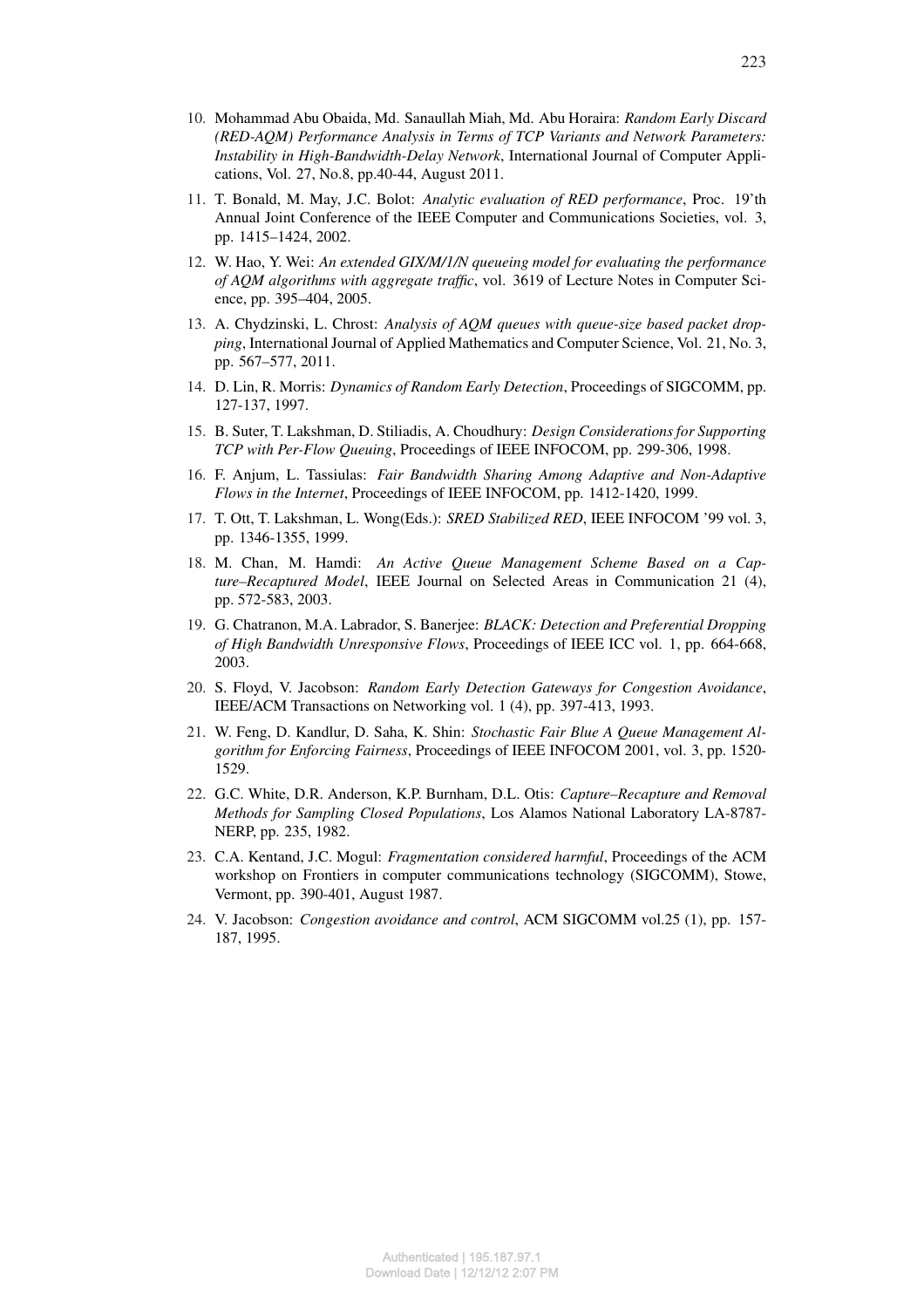- 26. M. Mathis, J. Mahdavi, S. Floyd, A. Romanov: *TCP selective acknowledgment options*, RFC 2018, 1996.
- 27. A. Afanasyev, N. Tilley, P. Reiher, L. Kleinrock: *Host-to-Host Congestion Control for TCP*, IEEE Communications surveys & tutorials vol.12 (3), pp. 304-342, 2010.
- 28. L.S. Brakmo, S.W. O'Malley, L.L. Peterson: *TCP Vegas: New techniques for congestion detection and avoidance*, ACM SIGCOMM Computer Communication Review, vol. 24, pp. 24-35, 1994.
- 29. C. Casetti, M. Geria, S.S. Lee, S. Mascolo, M. Sanadidi: *TCP with faster recovery*, MIL-COM 2000. 21st Century Military Communications Conference Proceedings, pp. 320- 324, 2000.
- 30. M. Mathis, J. Mahdavi: *Forward acknowledgment: refining TCP congestion control*, Proc. conference on applications, technologies, architectures, and protocols for computer communications (SIGCOMM), NewYork, USA, pp. 281-191, 1996.
- 31. D. Leith and R. Shorten: *H-TCP: TCP for high-speed and long-distance networks*, Proc. of the 2nd Workshop on Protocols for Fast Long Distance Networks, 2004.
- 32. S. Ha, I. Rhee, L. Xu: *CUBIC: a new TCP-friendly high-speed TCP variant*. ACM SIGOPS Operating Systems Review, vol. 42, issue 5, pp. 64-74, 2008.
- 33. L. Xu, K. Harfoush, I. Rhee: *Binary Increase Congestion Control (BIC) for Fast Long-Distance Networks*, Proceedings of IEEE INFOCOM, vol. 4, pp. 2514-2524, 2004.
- 34. L. Andrew, C. Marcondes, S. Floyd, L. Dunn, R. Guillier, W. Gang, L. Eggert, S. Ha, I. Rhee: *Towards a Common TCP Evaluation Suite*, Proc. International Workshop on Protocols for Fast Long-Distance Networks (PFLDnet), Manchester, 2008.

### O poprawie sprawiedliwości podziału pasma pomiedzy przepływy w Internecie

## Streszczenie

Wszystkie znane z literatury algorytmy aktywnego zarządzania kolejkami (AQM) ukierunkowane na zapewnienie sprawiedliwego podziału pasma pomiędzy przepływy w Internecie były opracowywane z myślą o współpracy z (klasycznym dziś) algorytmem kontroli zatłoczenia TCP, tzn. New Reno. W ostatnich latach można zauważyć w Internecie istotne zwi˛ekszanie si˛e udziału nowych algorytmów kontroli zatłoczenia TCP  $(jak np.$  algorytmu Cubic). Dlatego też pojawia się naturalne pytanie: czy algorytmy sprawiedliwego podziału pasma zaprojektowane dla New Reno będą równie dobrze działać w obecności tych nowych wariantów TCP?

Aby uzyskać odpowiedź na to pytanie, przeprowadzone zostały szeroko zakrojone studia symulacyjne. Studia te uwzględniały siedem najważniejszych algorytmów AQM